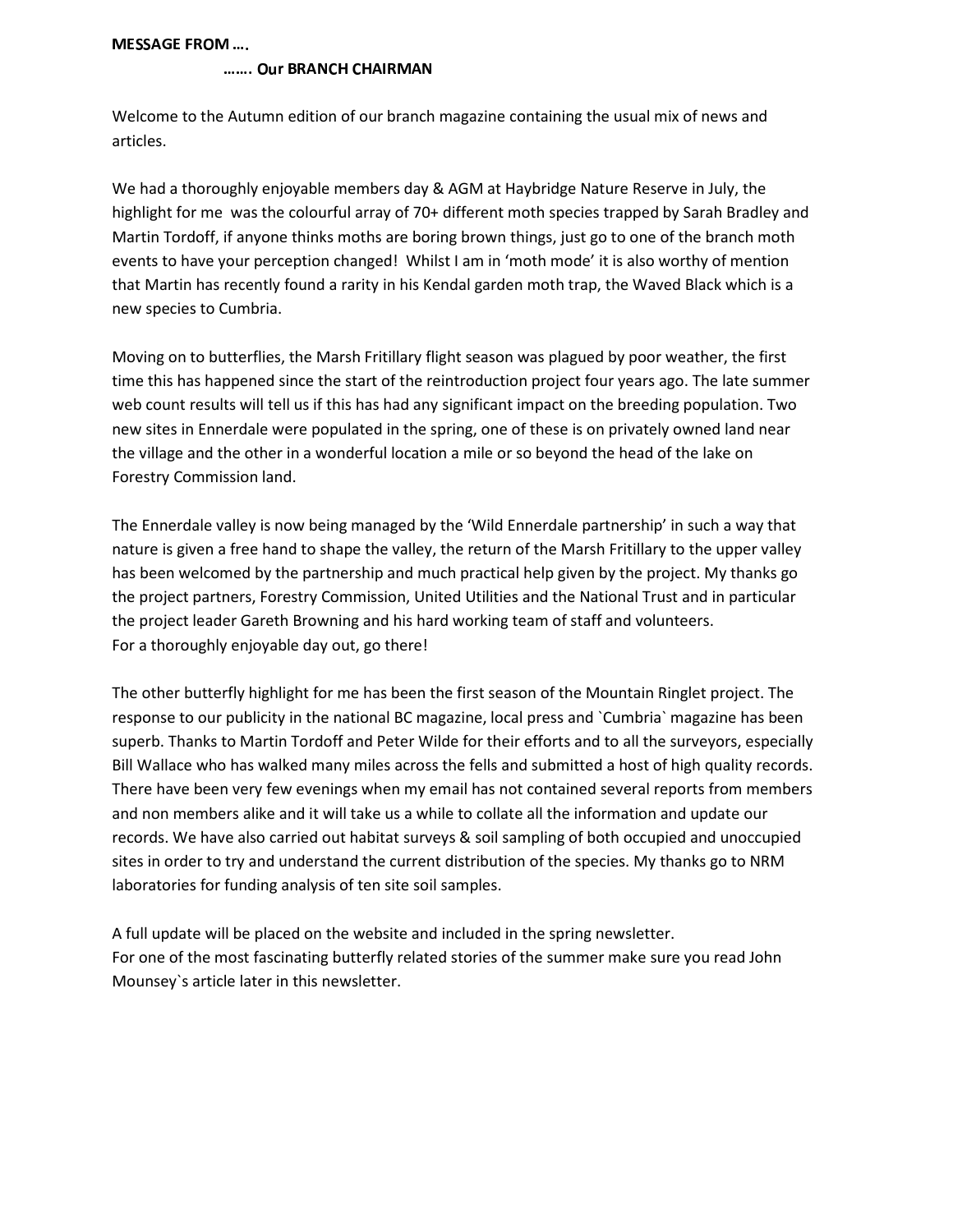## --

As required by branch rules, myself (Steve Clarke), David Eastlick (Treasurer) and Sarah Bradley (moth officer) resigned after our 3 year term.

Myself and David were re-elected but Sarah decided to stand down as Moth officer and Martin Tordoff was elected into this post. I would like to thanks Sarah for all her work promoting moths for many years and I`m sure Martin will continue the good work.

Chris Winnick was elected to the committee. Chris is a great supporter of branch events and it will be a pleasure to work with him in committee.

## \_ \_ \_ \_ \_ \_ \_ \_ \_ \_ \_

I wish I could see a Camberwell Beauty like this in Cumbria. I wish it would just settle in front of me at eye level. I wish I could get a really good photo of it. I wish.

## **INDOOR PRESENTATION**

Butterfly Conservation Cumbria and the Cumbria Wildlife Trust Kendal Support Group are holding a joint event. This will be an illustrated talk by Steve Doyle and entitled 'Conserving Butterflies in Cumbria.' Bearing in mind all the conservation work done by both organisations this is a great opportunity to come along and also express your opinions. Date and time : Wednesday 04 January 2012 at 7.30 pm. Venue : Cumbria Wildlife Trust, Plumgarths, Crook Road, Kendal, LA8 8LX Suggested donation : £2.00 - no booking required. Contact for queries : Martin Tordoff, 01539 735935

## **WINTER WORK PARTIES - 2011/12**

Work parties are on the second Sunday of the month from September to March. We meet at 10.00 am at the venues outlined below. If you have queries e.g. about the weather there is a contact person named for each venue or you can phone Steve Clarke on 01946 725828.

Bring a packed lunch if you are staying for the afternoon session and always bring boots or stout footwear (wellies for Braithwaite Moss), warm clothing and wet weather gear just in case. We provide tools and we have gloves if you don't have your own.

## $\mathbf{11}^\text{th}$  September 2011 at Fell Edge – Grid Ref. SD 436890

Take the A5074 from the A590 at Gilpin Bridge, past The Howe and the Lyth valley hotel and turn left after about 7km, signposted Cartmel on a single track road. After 1km pass Broad Oak farm on the right. Shortly after and where the road bears right, you turn up left (before a house marked Greenside) and follow a track over a cattle grid, up a hill and park at the farm buildings. Contact person, David Eastlick, 015395 32076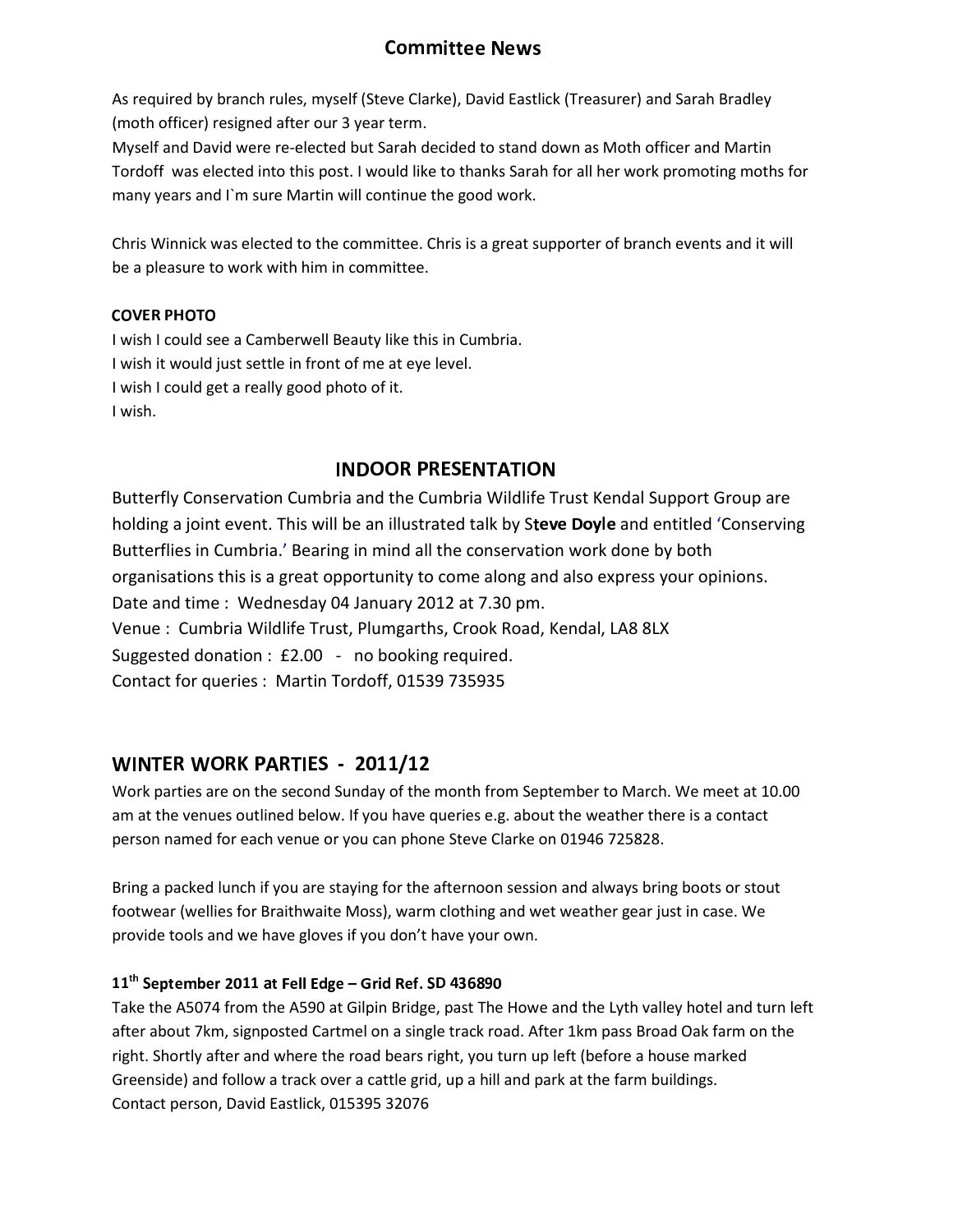### $9^{\text{th}}$  October 2011 at Braithwaite Moss - Grid Ref  $\:$  NY 232248  $\:$

Follow the A66 from Keswick towards Cockermouth, pass junctions to Braithwaite village on your left, The entrance to Braithwaite Moss is about 1km further on the right along a straight stretch of road. Be very careful as you turn into the track leading to the parking area at the farm buildings as this is a very fast stretch of road.

Wellies are a 'must' for this one.  $\,$ 

Contact, Steve Clarke, 01946 725828.

### 6<sup>th</sup> November 2011 at Linsty Hall Wood near Ickenthwaite, Rusland – Grid Ref, SD 326902

This is a new venue for us at a recently discovered High Brown site which needs some scrub removal. At Haverthwaite crossroads on the A590 as you travel west take a right turn just past the Havertwaite steam railway station. Your road soon comes to a 'T' junction, turn right then left fork soon after and head for Rusland village. At Rusland Cross (about 3 miles) the road bears sharp left (ignore minor turning on right to Crosslands) and then very shortly afterwards bears sharp right by Rusland Hall. At a 'T' junction (facing church) turn left. After less than half a mile keep left (ignore the two right turns to Satterthwaite) but soon after look for the sharp right turn uphill through woods to Ickenthwaite. After less than 1 mile look to park on open grassland on the left, about 100 yards from the landowner's cottage on the left.

Contact, Chris Winnick, 01539 728254

## $11^{\text{th}}$  December 2011 at Linsty Hall Wood near Ickenthwaite, Rusland - Grid Ref, SD 326902  $\,$ Details same as for the last session on  $6<sup>th</sup>$  November, above.

#### $8^{\rm th}$  January 2012 at Fell Edge - Grid Ref. SD 436890.

Details same as for the previous session at Fell Edge, see above,  $11<sup>th</sup>$  September.

#### 12<sup>th</sup> February 2012 at Township Plantation - Grid Ref. SD 454885

Take the A5074 from the A590 at Gilpin Bridge and go up the Lyth valley. Yurn second left to The Howe, no signpost but follow a narrow road, cross another minor road and go up the hill. At the top of the hill in the centre of the hamlet bear left and soon bear right along a bumpy track. Enter the wood and park after 50 metres in a small parking area. Contact, Sarah Bradley, 015395 52340

## $11^{\rm th}$  March 2012 at Township Plantation  $-$  Grid Ref. Sd 454885

Details and contact person same as above for  $12<sup>th</sup>$  February.

STOP PRESS : Just prior to going to printers with this newsletter we've heard from Martin Tordoff that he had a remarkable moth in his moth trap recently. Martin had a rarity in his Kendal garden, the Waved Black, which is a new species to Cumbria. When Martin comes back down from Cloud 9 we hope to hear more from him about this exciting discovery. \*\*\*\*\*\*\*\*\*\*\*\*\*\*\*\*\*\*\*\*\*\*\*\*\*\*\*\*\*\*\*\*\*\*\*\*\*\*\*\*\*\*\*\*\*\*\*\*\*\*\*\*\*\*\*\*\*\*\*\*\*\*\*\*\*\*\*\*\*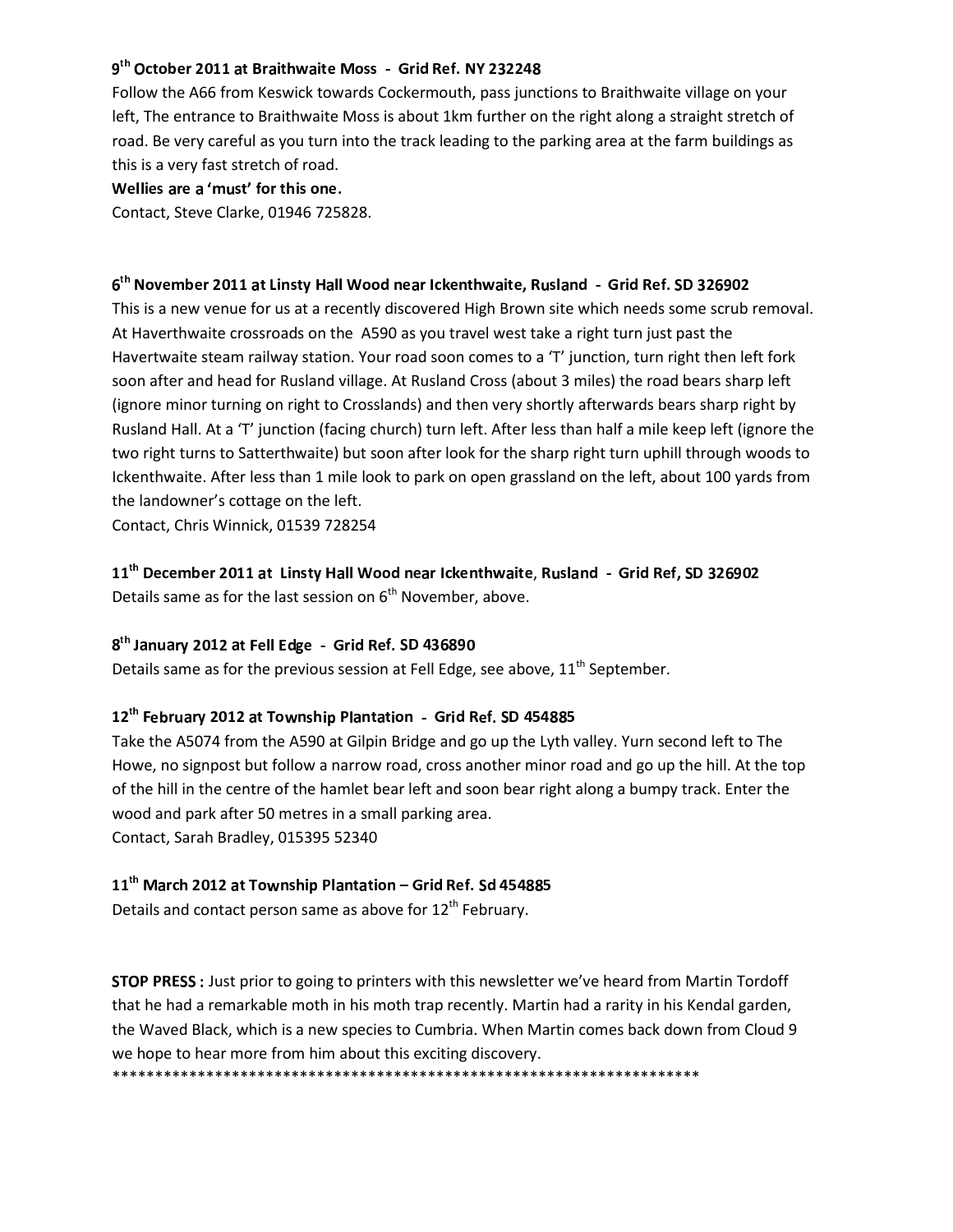#### MORECAMBE BAY LIMESTONE WOODLANDS PROJECT THAT AND AND THE WOODLANDS PROJECT.

We are now well into this four year funded Project, in fact nearing the end of it and plans are ongoing to do everything we can to ensure that the vital work continues. We had hoped to include a full update on the Project from Regional Officer Dave Wainwright but there is so much going on at present that the printing deadline for this newsletter meant we had to leave it until the Spring 2012 edition. Nevertheless, that gives more time to properly report not only progress so far but also progress this coming winter. It is also timely as we will by then be looking forward to the next butterfly season as well.

Just to recap though, this Project you probably know is a very important part of Butterfly Conservation's national strategy as well as our local strategy. Nationally Butterfly Conservation have embarked on several landscape projects aimed at conserving large swathes of habitat or at the very least, several pockets of habitat with direct or reasonable connectivity corridors between them. The South East Woodlands Project is one of the landscape projects ongoing and there is another in the culm grassland areas of the West Country. These and other projects are aimed at various species of butterflies and moths which are either nationally endangered, locally endangered or both. In many cases the habitat work done will also benefit other species as well as those primarily targeted so that is an added bonus. An important thing to remember at this point however is that when any habitat management work is planned we must always firstly carry out an assessment of the possible impact on other species of wildlife as well as Lepidoptera.

Personally, I am greatly encouraged by the efforts being made to manage habitat on a landscape basis. Awareness of all other factors is absolutely necessary but in general landscape habitat management is in my opinion the way forward and it is also pleasing to see that other organisations are embracing this line of thought as well. I won't go into all the reasoning here but I will say again that whilst flora might survive on or in postage stamp sized reserves or other similar areas of land it is unlikely that fauna will survive long term in similar small sized areas. The need to be able to spread out into nearby suitable habitat is important and connectivity corridors enable colonies to inter react and maintain genetic strength along with overall numbers.

Back to our own 'landscape' project, the Morecambe Bay Limestone Woodlands. To recap, we have work ongoing in over 30 broadleaved woodlands where woodland management work had either stopped completely or where we could work with estate managers to enable their work to better embrace the needs of wildlife within those woods. Vital for species like the High Brown, Pearl Bordered and Silver Washed fritillaries – need I say more?

#### Steve Dovle **Steve**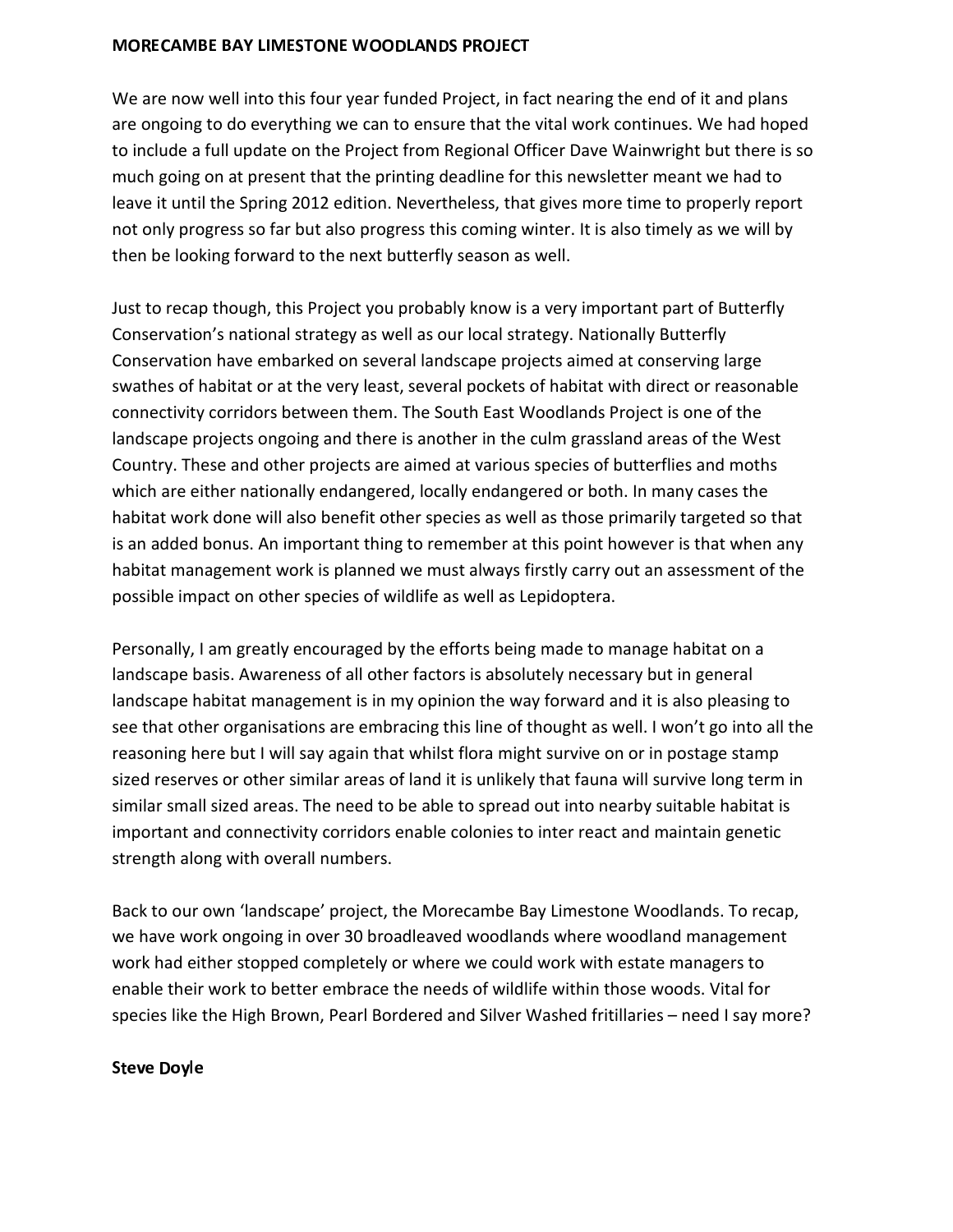## -

There is no escaping the fact that it has been an awful year for the Small Blue as far as numbers of adult butterflies are concerned. The weather in Workington and Maryport was poor throughout it's flight period and during the time when pupae should have emerged so the likelihood is that many simply perished or did not stir enough to mate and lay eggs. These conditions must occur from time to time and hopefully enough will have survived to maintain a viable presence for this tiny creature known locally as 'the Allerdale' butterfly.

## HOWEVER ……..

It would be easy to simply blame climatic conditions for the poor showing in 2011 even though those conditions undoubtedly played a large part. Another significant reason is loss of or severe damage to the breeding colonies in West Cumbria. Our largest colony by far was on the old steelworks site but from a best day count of 1000 Small Blues just a few short years ago the count in the best day I had this year was below 20. This undoubtedly, albeit in my opinion, is as a result of habitat damage caused by the de-commissioning of the site by Corus. Since that work done over a year ago a great deal of the larval foodplant Kidney Vetch has re-grown but all the old breeding and roosting areas have gone and the vast majority of over-wintering larvae were buried below mounds of earth.

In time the colony could grow again but it will take a very long time and it is still doubtful that time will be allowed. We were in contact with the developers Eatonfield to try to secure part of the Small Blue colony but Eatonfield have now gone into liquidation and the site is now back for sale on the open market for a considerable amount. It is likely it will be bought by another developer and if so we will try our best to enter a dialogue with them the aim being to conserve a fraction of the huge site for the Small Blue and other locally important species of flora in particular. We are not against development but within that we, and others, feel there should be room for wildlife and particularly the Small Blue which is now on the UK highly endangered species list (meaning that local authorities must take it into account when deciding planning applications). ELSEWHERE …..

In other parts of West Cumbria there are pockets of Small Blues on 'brownfield' sites either side of the River Derwent but the well known Maryport Docks colony had a very bad year – I only saw single figures on a perfect flying day for them.

On the positive side we held a meeting in Allerdale House of interested parties. That involved planners, developers, businesses, conservation groups and local ecologists with the intention of highlighting the importance of and the presence of the Small Blue in Allerdale. It was a very good meeting and helped to widen the understanding and awareness of the situation.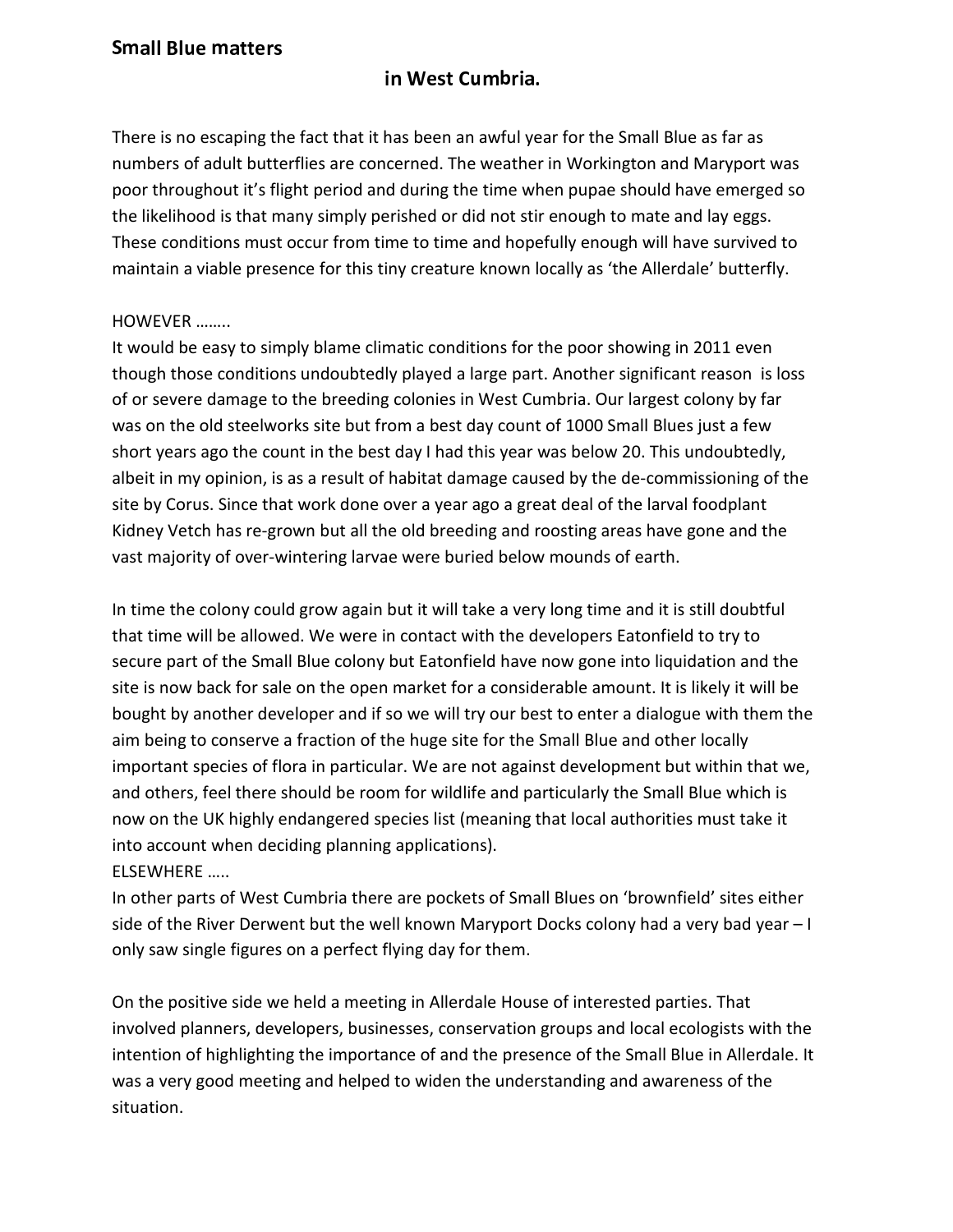A small scale habitat translocation of habitat has been done as well. A tiny Small Blue habitat patch behind Workington Reds football ground was in the way of the very important new Northside Bridge so with the help and guidance of the County Council, a local ecologist Sam Griffin supervised the translocation to the other side of the river. Early signs are that it was fraught with practical problems as the habitat was clinker based and thus very brittle. Although the Kidney Vetch survived and Sam did a great job we saw no Small Blues on the new patch and in the event of a suggestion that we should ever translocate a much larger habitat/colony of Small Blues I think that would have to be a very last resort indeed.

During the Summer I re-visited all the habitat patches highlighted in Sam Ellis and Dave Wainwright's 2007 survey report and found Small Blues in differing numbers on each. Although that is good news it should be stressed that those habitat patches can not really be described as 'core' colonies as they are satellites which have no doubt sprung out of the now severely damaged core sites at the Oldside windfarm and at the ex steelworks site further down the railway connectivity corridor. All are also going to be under threat of development at some point no doubt and the real necessity is to retain as much of the aforementioned 'core' sites as possible as without them it is very doubtful the satellites which have sprung up, will survive long term and although habitat creation can and should take place, that takes time to mature.

A good news story to end with however is that a major business in Workington has agreed to retain as much Small Blue (occupied) habitat as possible within that business's boundaries. Major developments are taking place there for the good of the area in general so we work with them rather than against them. I'm very pleased to report that they have gone out of their way to accommodate the Small Blue butterfly and I'm sure that is in no small way due to the fact that we have done our best to survey their site and make recommendations which also accommodate their plans with a minimum amount of tweaking. Our thanks go to them and their ecologist neither of whom I will name as it is very much private land and not the sort of area where there should be speculative trespassers. Although numbers of Small Blues there are not huge nevertheless it is a most important habitat in the connectivity corridor.

Still a lot to do as far as the Small Blues are concerned but Butterfly Conservation Cumbria will do its level best to work with all concerned and be proactive in conserving the 'Allerdale' butterfly.

## Steve Dovle **Steve**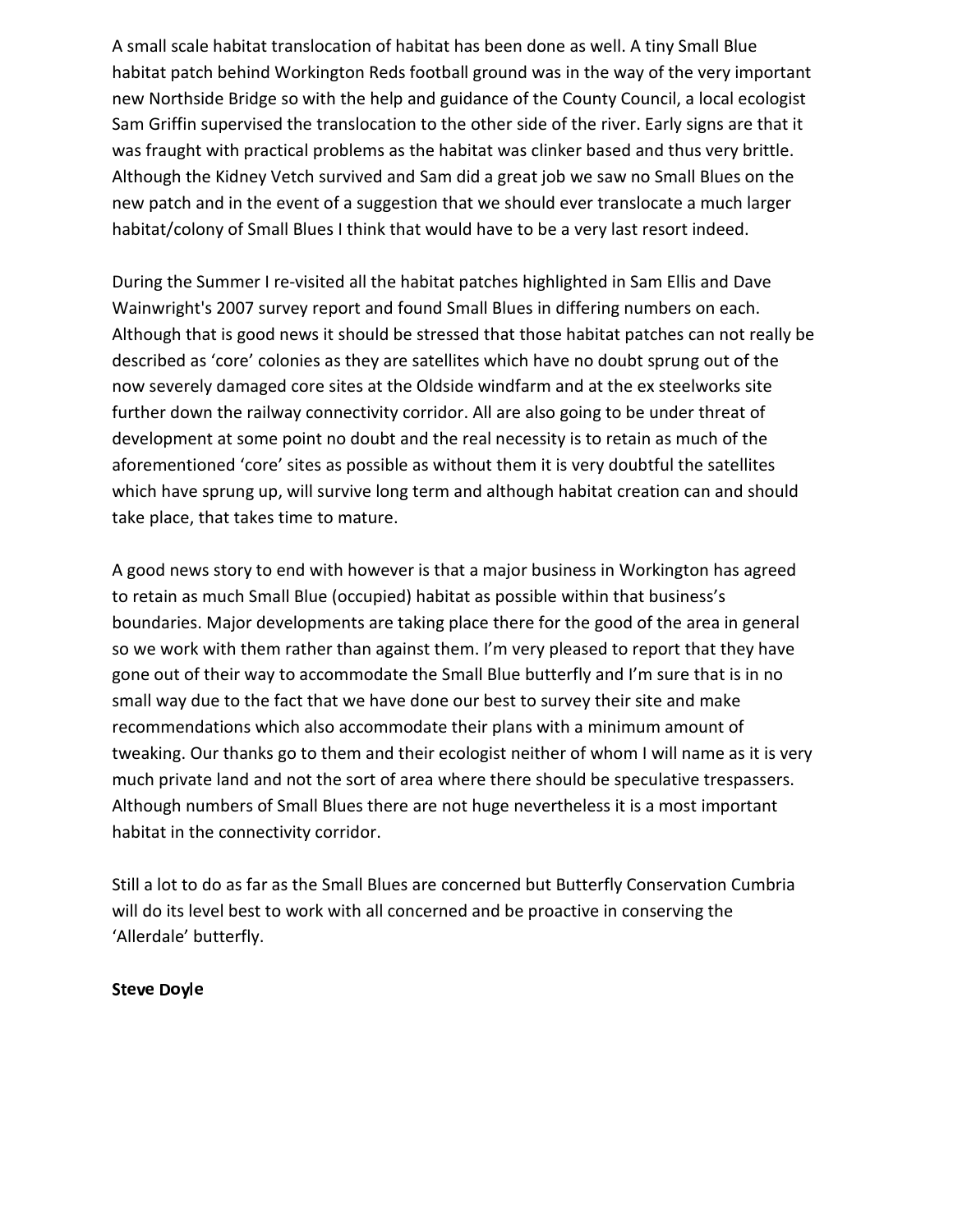## $\blacksquare$

## the contract of the contract of the contract of the contract of the contract of the contract of the contract of

This really is a good news story particularly with our 'wild' colonies after years of decline. It used to be a very common butterfly in Cumberland, then turn your back for a few years and it becomes extinct. Knights in shining armour to the rescue – and quick! Just in time we rescued the very last larval batch, borrowed a similar number from tartanland and hey presto we now have 8 colonies back in the wild in Cumberland. Sounds easy doesn't it but I can assure you that many, many hours have gone into this Project both by volunteers and in the form of professional advice. Forgive the reference to Cumberland rather than Cumbria because there are no reliable records ever from Westmorland to my knowledge though I would just love to be proved wrong.

So, what's happening now? Our eight reintroduced or introduced colonies have all produced adult butterflies in 2011 mostly in very good numbers but with exceptions as discussed below. Five of those sites are in Ennerdale where we have completed our objective of reintroducing the species to a 'core' site and then built another 4 satellite colonies around it within reaching distance of each other so that hopefully through connectivity corridors there will be longer term mixing of those colonies and they will also find other suitable habitat for themselves along the way. On two of the Ennerdale sites we have encountered problems this year and the 'core' site is one of them. In both cases cattle grazing has been introduced and that's fine in principle, in fact exactly what is needed on those sites where the habitat was quite rank. It is the timing of that grazing and the level of grazing which might be a problem however. Both have been grazed during the peak Summer months of adult butterfly activity which might well have adversely affected the breeding behaviour of the butterflies and the quality of the host egg laying plant Devils Bit Scabious. What we need is a grazing programme agreed with the farmer in each case and also agreed with Natural England under an agri-environment scheme. In these cases something has gone awry in the communication thread. Hopefully this is a temporary problem and that longer term both sites will be much better for the grazing which will allow the Scabious plants to thrive and compete with the other vigorous surrounding plant species.

Our other three Marsh Fritillary colonies which are 'core' colonies reintroduced in 2007 are all doing extremely well. Our Solway site at Finglandrigg continues to produce huge numbers of adult butterflies and larval webs. Our Keswick site also produces huge numbers and the good news there is that the distribution is now seen over a wider area rather than concentrated on smaller patches. The Penrith site struggled for several years after reintroduction in 2007. We think that is because of the lack of habitat management through lack of grazing and lack of scrub removal but there may be a number of factors and we are certainly aware of one or two possibilities and are working on those. Having only produced a very low number of larval webs from 2007 to 2009 we introduced via Natural England, cattle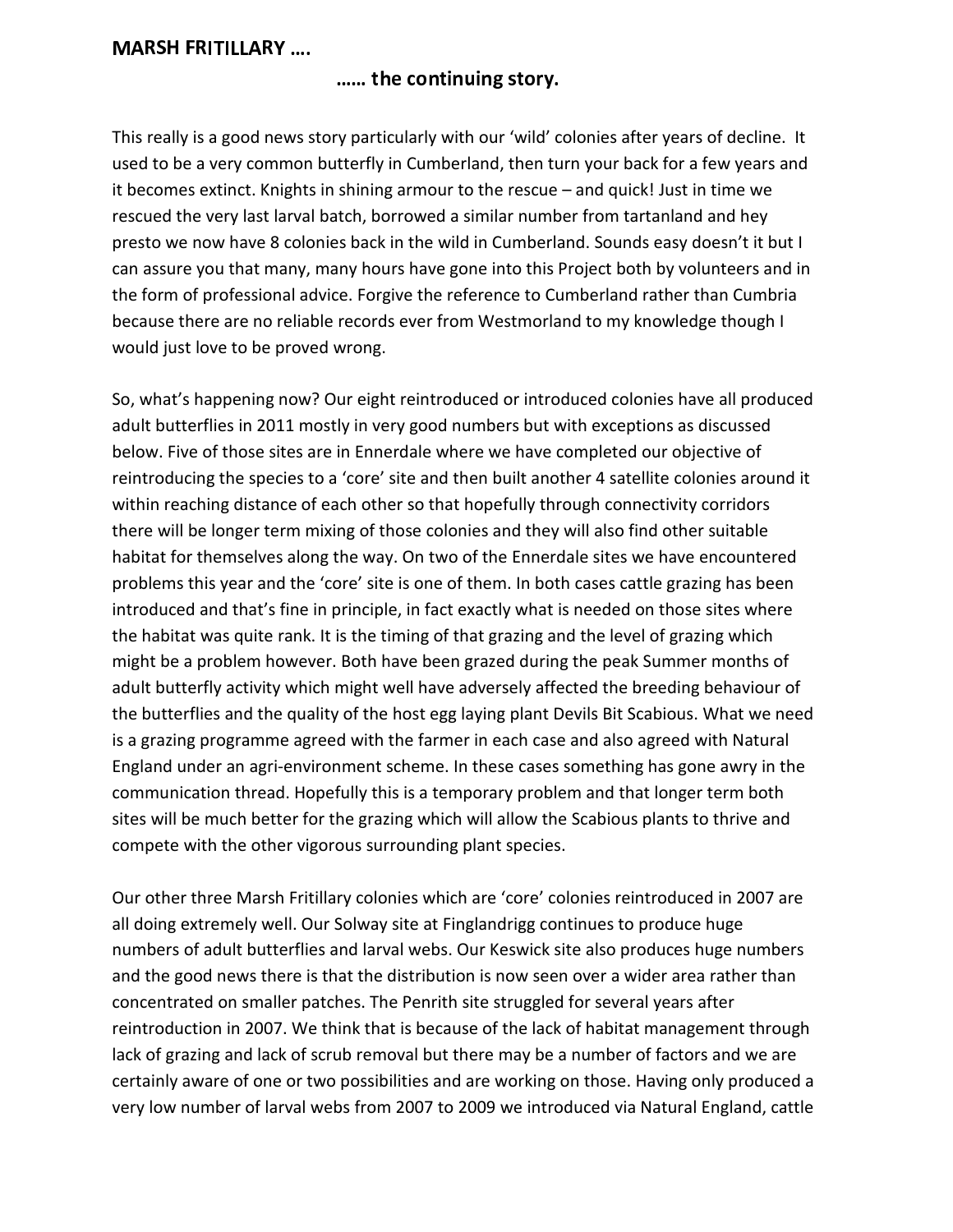grazing and it either was just what was required or very coincidental that in 2010 we had 40 larval webs. In 2011 that has shot up to a remarkable 97 larval webs spread well over the site. We plan some scrub removal and cattle grazing again soon as this once again has become a very healthy Marsh Fritillary colony. Natural England are now hopeful an HLS Agreement can be agreed with the Estate owner and a liaison meeting will have taken place with us by the time this newsletter is issued.

All sounds like good enough news then despite the rotten weather we had during the Marsh Fritillary breeding season. It just goes to show how resilient this species is in the wild when the habitat is right.

## OUR CAPTIVE BREEDING PROGRAMME

Our captive breeding programme this year did not go according to plan even though we rebuilt or re-furbished all but one of our breeding cages courtesy of a once only donation from the Cumbria Biodiversity Partnership. I suppose we were due a reality check and we got one this year. It is important to keep the captive breeding programme going of course because that is where our stock comes from for our introductions and reintroductions to the wild. So what happened? We have 12 breeding cages spread across Cumbria from Carlisle to Ulverston and Witherslack to West Cumbria. Eight of those cages produced very few larval webs in 2011. Fortunately the other four cages did extremely well so we still have a viable captive stock to re-distribute in 2012. This is such an important issue that neither I or anybody else should look for excuses; we should examine the possible causes and learn from them in those cages which effectively failed. In Spring 2011 we re-built or re-furbished 11 of our cages which were badly damaged in the previous severe winter conditions so that was a positive factor. More likely causes are that the very dry April did not help the larvae which need moisture to grow and pupate. That dry April also dried out the wooden cage frames and caused gaps to appear so quite a few larvae could escape. Then we had a very cold, wet and windy May and June almost non stop. That resulted in a late pupation time and a good number of larvae simply did not make it and died as larvae, did not fully pupate or died as pupae through being too wet and cold for too long. Those which did emerge successfully as adult butterflies found it hard to move as day after day the weather was awful. Very little mating took place and in fact in my cage many males died before the females emerged; females emerge up to a week after males in many cases.

We can't do much about the weather but we can learn from our experience in case of similar conditions in the future. Although we will discuss and agree a future strategy it is likely that the captive larvae which climb upwards and pupate on the top of the wooden frame, will be detached and laid in the hay at the cage base where they can be kept more moist in dry weather. Alternatively we will mist spray them occasionally *in situ* on the frame. The same goes for those larvae which pupate on the sides of the warmer plastic pots which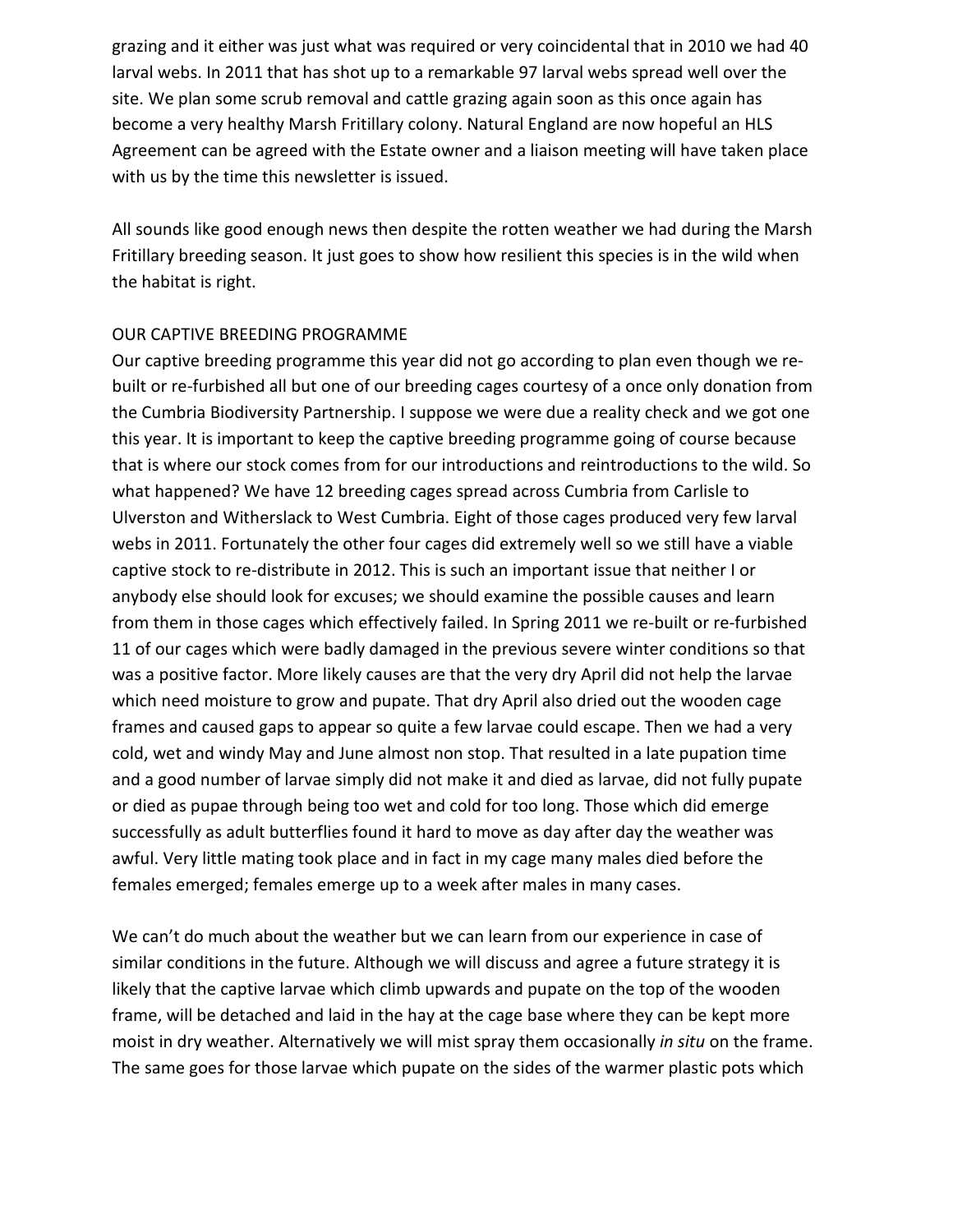the plants grow in. After all the larvae in the wild do not have wooden frames or plastic pots to pupate on and stay to pupate near ground level where it is more moist particularly overnight. Those 2011 weather conditions were not experienced in earlier years but as I said 2011 was a reality check and a steep learning curve. The Marsh Fritillaries in the wild have done well so a re-think is required for our captive breeding programme so it replicates the wild as far as possible. We thought we had already achieved that – but nature taught us otherwise – as always. The good news however is that the 8 colonies in the wild are surviving and most are doing very well indeed. That's the main thing and gives us a bit of breathing space as we again try to get our captive breeding strategy right.

## Steve Dovle **Steve**

 Late News : I've just completed a larval web count at Finglandrigg and have found 294 webs so assuming I've missed a few that 300 or so figure is extremely good and credit must go to Colin Auld of Natural England and his staff for all the excellent management work they have done. Even better news is that our Keswick site produced over 500 larval webs, credit there to Paul Barnes the farmer. So for the first time we have over 1000 larval webs in total across our eight reintroduced sites. Fantastic by any standards.

## **RECORDING**

As the 2011 butterfly season unfortunately draws to a close, don't forget to compile your records and send them in to Teresa Frost, Tullie House Museum, Castle Street, Carlisle, CA3 8TP. Don't do as I do and leave them until later, do them now. Records are so important and help us with our on-going planning as well as other things. I'm turning over a new leaf, I'm going to do mine as soon as I've finished writing this.

## 'Patches'

I'll be writing to all the 'patches' recorders towards the end of September to ask you to send in your records but if you have them ready earlier please send them earlier. You can send them to me as usual or direct to Tullie House but if the latter, do let me know so I don't chase them up.

## **WCBS**

Those of you who record under the WCBS scheme will have your separate instructions and of course all records end up on both our local County database as well as the National database.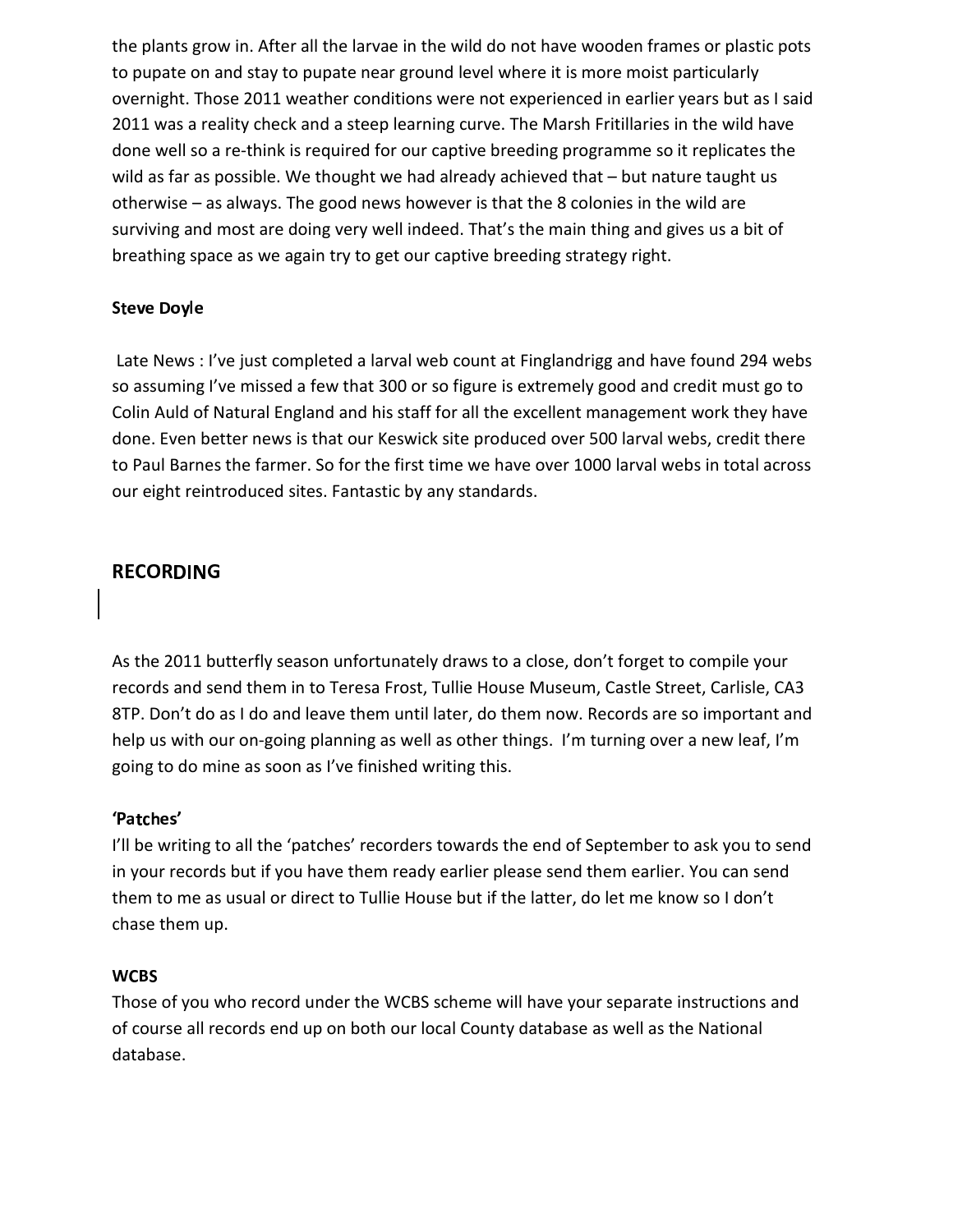#### MOUNTAIN RINGLETS – No longer envious !!

In Newsletter 22 I was bemoaning the fact that I had been very unlucky in my attempts to see Mountain Ringlets. Not any more! The morning of June 26<sup>th</sup> 2011 dawned fine in Sedbergh, so my wife and I rushed breakfast, packed a picnic and set off for High Raise, above Haweswater. True to form, by the time we were driving through the Lune gorge the clouds were down. When we parked at the head of Haweswater there was no sign of Kidsty Pike or High Raise and it was blowing a gale from the SW, but it was quite warm, so I set off up the hill, not feeling at all optimistic. I had lunch on the top of Kidsty Pike, mostly in cloud but with the odd momentary glimpse of High Raise, and although I couldn't see the valley there was an occasional hole in the cloud above me and the temperature was 14º C, so I set off for High Raise. To my astonishment I hadn't gone far when I kicked up a MR which disappeared in a flash down wind towards Scotland. Success! However, there was more to come. When I was about half way to High Raise I saw a MR down in the grass and spent the next 20 minutes with it. It would climb up a blade of grass, wings sometimes open, sometimes shut, until nearing the top it would be battered back and forth by the wind like a flag and it retreated back down. This was repeated several times, but it never took flight. I found five more butterflies in the area, all down in the grass like the first. At that point the clouds came right down again and it started to rain so I set off back, but I had hardly started when I spied a wee pale green caterpillar. It looked vaguely butterfly-like, but I didn't think it could be a MR when the adults were around so I collected it for identification. I had only gone a few more paces when I came across another, which I also collected.

Back home I checked in the books and decided that the caterpillars were indeed MR. I had brought them back with mat grass in the jar, but I think they hardly fed until they pupated two days later, having spun an extremely flimsy silk hammock. By 08.30 on July  $11<sup>th</sup>$  one of the adults had emerged, and I was sorry that I was out all day and also missed seeing the second. The next two days were committed, so I placed the MRs in total darkness so that hopefully they might sleep. However, when I looked on the third day they were somewhat worn, so they must have been moving around. Questions: do they move around without flying if it is sufficiently warm? Do they have an internal clock and know night from day even in continuous darkness? Luck was with me on July  $13<sup>th</sup>$  when I was next free to take the MRs back to their home. The weather was fine although there was a brisk NE wind and the temperature as I neared the top of Kidsty Pike was 11ºC as I saw my first MR, quite a fresh specimen. To cut a long story short I must have seen more than 50 MRs in the area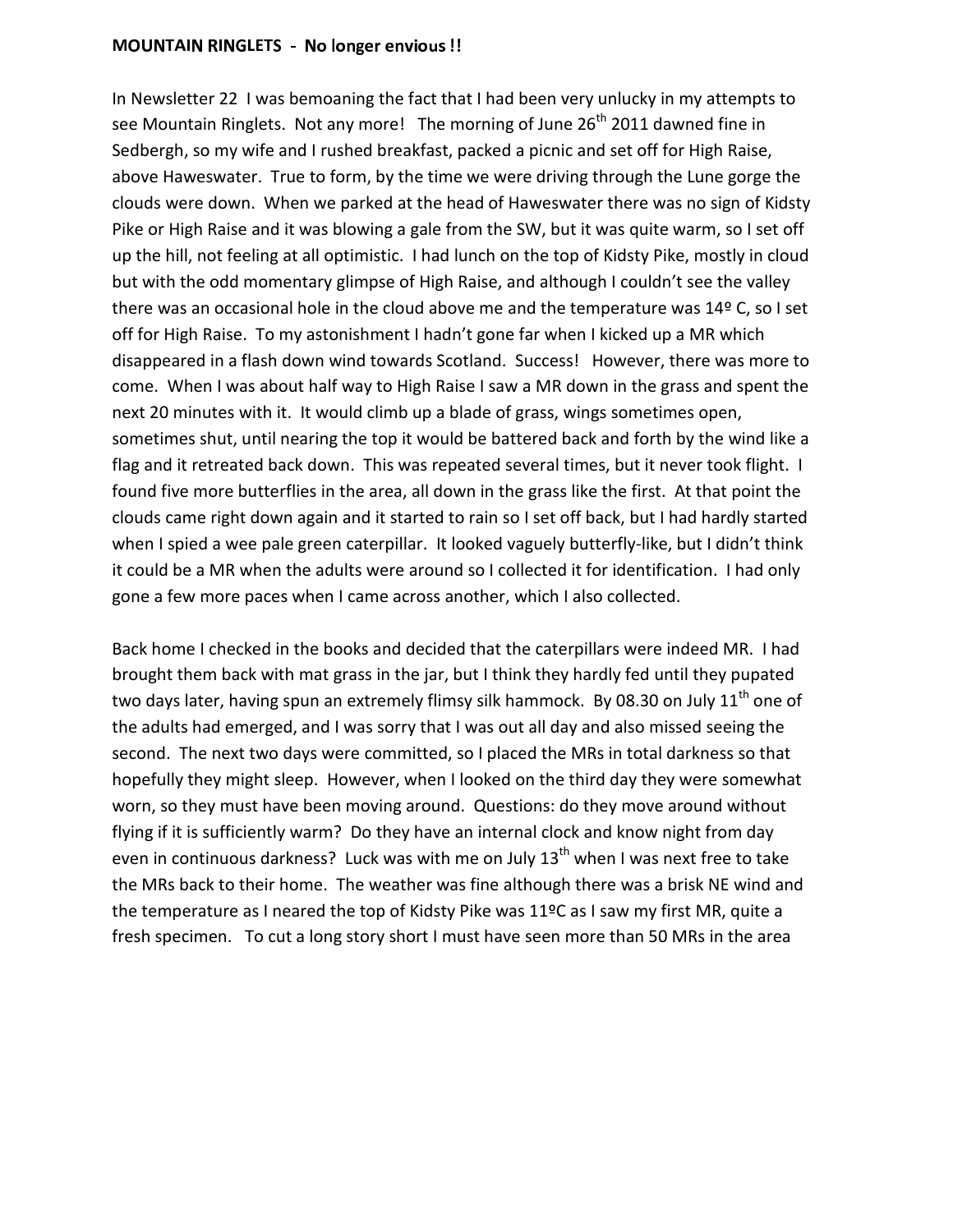bounded by Kidsty Pike, Rampsgill Head, High Raise and Low Raise, so there was plenty of company for "my" two and the colony seems to be thriving. Some were very fresh and others very worn and the most favoured patch was about half way in a direct line between Kidsty Pike and High Raise, but that might have been because it was sunnier while I was there. Several were nectaring on Heath Bedstraw and on Heath Rush, and one very fresh specimen landed on the back of my right hand and sucked up sweat until I disturbed it in a failed attempt to get my camera into position. As I had lunch by the cairn on High Raise I had a MR and a Red Admiral for company. I didn't have time or legs to check the limits of the colony below Low Raise or towards High Street, but by that time it had turned cloudy anyway. Incidentally there were Small Heaths also right up to the summits, and several Green Carpet Moths among the myriad of "grass moths" and cuckoo-spit. Key grid refs have been submitted to the proper quarters and I now have photos of MR larvae, pupae and adults. Success indeed!

## John Mounsev

## -   -  -

In newsletter 22 we mentioned that there was to be a massive Mountain Ringlet survey this Summer led by members of this Branch, notably Martin Tordoff and Peter Wilde. In fact it has been hugely successful and attracted loads of publicity as well as volunteers from within the Branch and from others outside. We intended to publish some results in this newsletter but there has been so much data coming in that Martin has nowhere near had enough time to analyse it and do a full enough report just yet. We will therefore defer that report until newsletter 24 in Spring 2012 which will be timely as the next survey will be almost upon us. Sorry about the delay but we hope you will agree it is best at present just to report that it has been hugely successful and that a more coordinated report will follow.

Your Branch Committee.

# **MOTH MATTERS**

Something really spectacular happened in the butterfly and moth season last year. A Painted Lady invasion perhaps or a Clouded Yellow invasion – no neither of these. Another Antler moth invasion stripping the grass from our Fells – no not that either and neither was it a rare discovery like the Rosy Marsh moth a few years ago.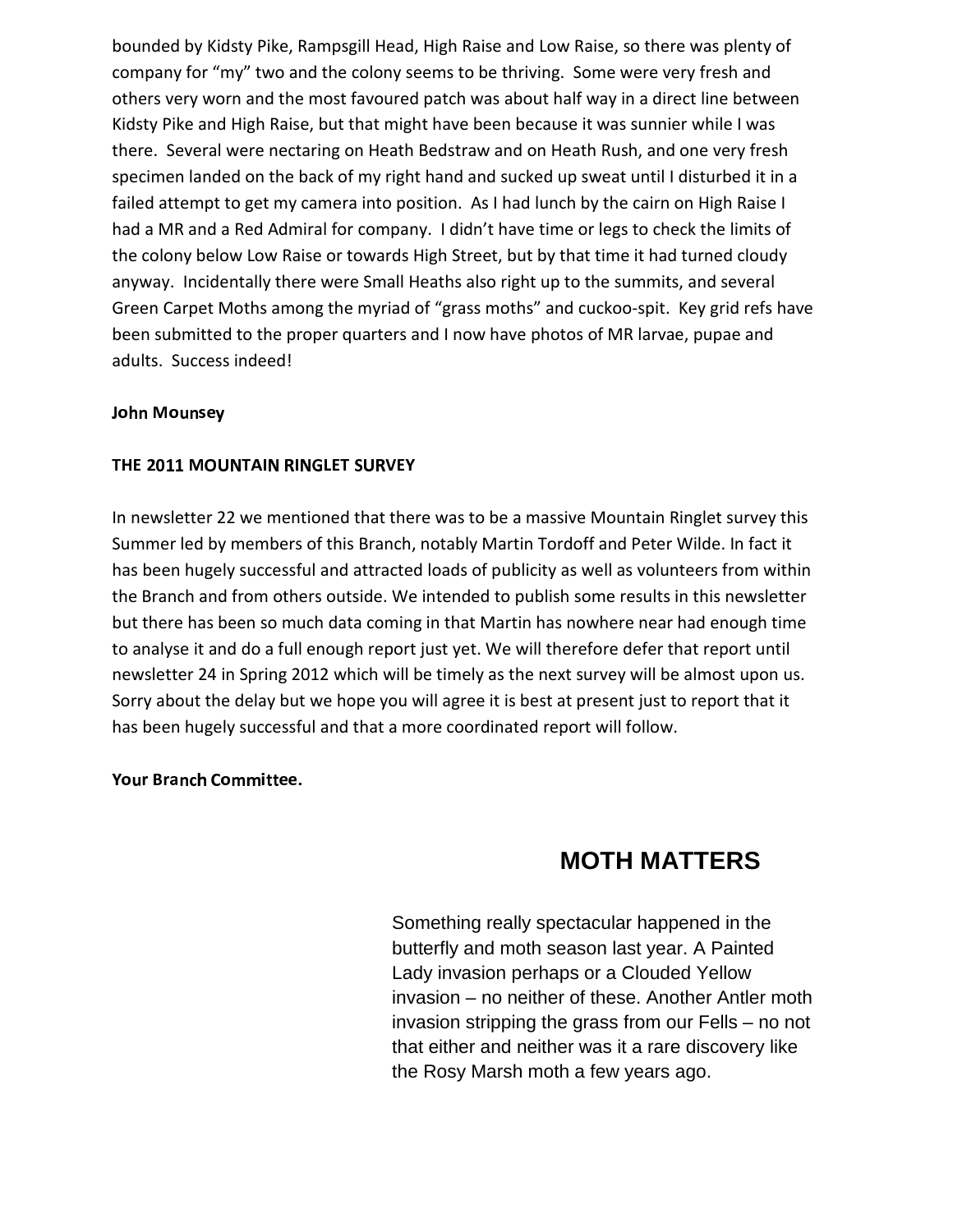It was in fact an invasion in some parts of Cumbria by the Bird Cherry Ermine moth which spins extraordinary and massive webs which can look quite ghostly in appearance over a quite wide area. The invasion was reported in the *Cumberland News* on Friday 25th June and accompanied by several rather spooky photos. Their headline was 'Ghostly webs turn Cumbrian trees into haunting sight.' The article went on to say 'Walkers and cyclists are being stopped in their tracks by a ghostly phenomenon in the Cumbrian countryside.'

I'm sure the *Cumberland News* will not mind me copying the full piece in our internal newsletter because it makes fascinating reading. Here it is :-

Trees have been turning white after an infestation of caterpillars covered them in a silk web and stripped the leaves from their branches. Lines of white trees present an apocalyptic vision in the bright sunshine and yet the bird cherry ermine moth caterpillars are doing no harm, according to entomologist Stephen Hewitt from Carlisle's Tullie House.

He said: "They are always found on cherry trees where the larvae feed and they spin this webbing as a protection against predators. "They start feeding in the spring and the adult moths fly in August. There are many thousands on each tree."

The National Trust has had reports of web-covered trees across the county and clusters have been found elsewhere in the country. A number line the Latrigg walking route near Keswick where Teresa Bell has regularly strolled for the last decade but never seen anything like it. John Hooson, nature conservation adviser with the National Trust, said: "It is a really good year for these moths. They are everywhere on bird cherry trees. Trees have been turned silver by the web and they are quite beautiful in a strange sort of way, until you notice all the larvae wriggling around."

With rain, the trees should grow new leaves and they would only suffer from the infestation if they were already in poor condition.

Mr Hewitt added: "The hard winter may have been good for the moth. The trees can be stripped in just days. "It is a very weird sight."

The moth gets its name from the adult markings – it is light-coloured with black spots on its wings. Once the leaves are stripped, the caterpillars often move onto neighbouring hedgerows and even cover barbed wire fences in their web.

The strange sight is rare and only appears a few times in a generation.

My thanks go to the *Cumberland News* for their excellent report and to those who contributed to the article.

Steve Dovle. The control of the Steve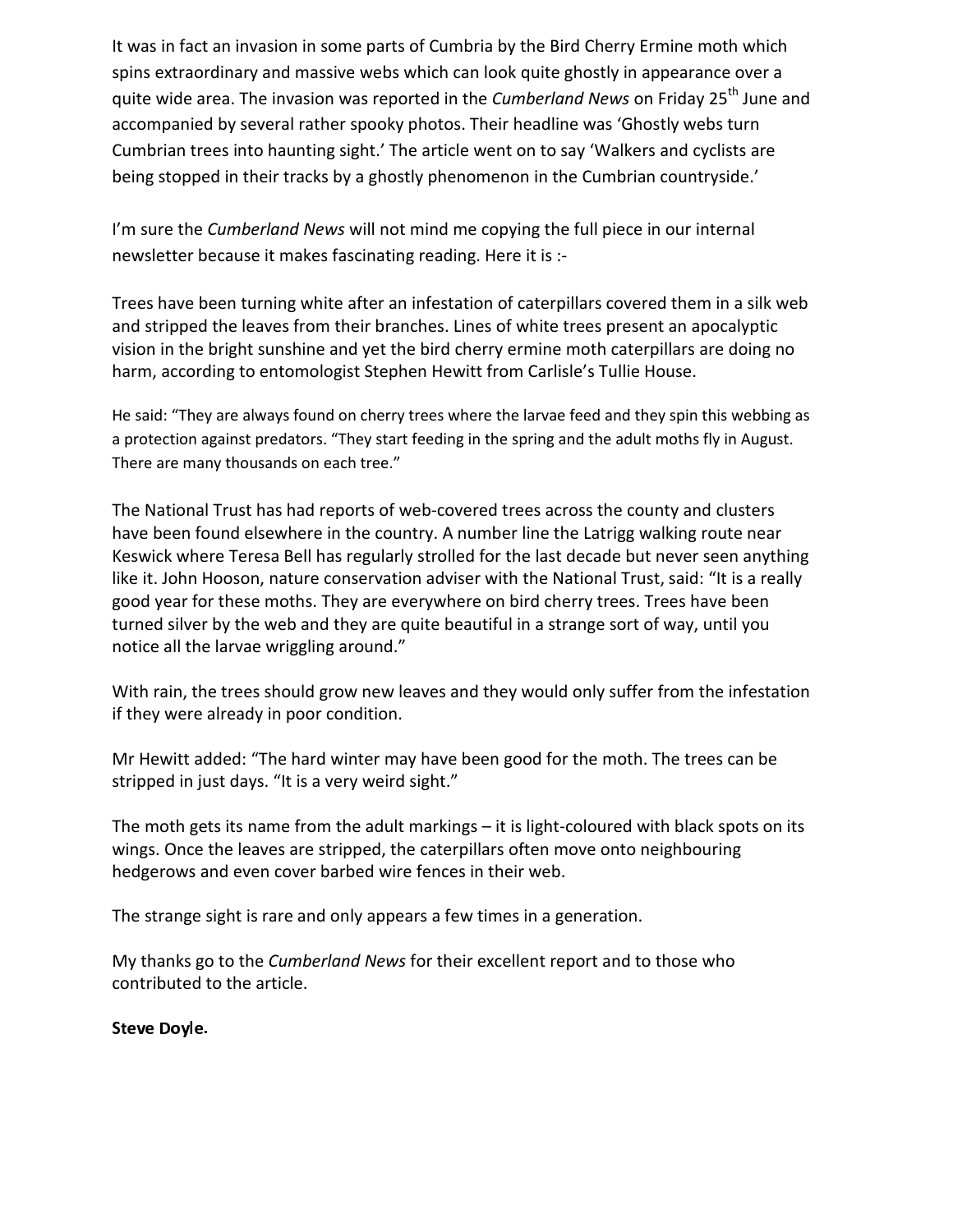## -

## enter and the contract of the contract of the contract of the contract of the contract of the contract of the c

I will say firstly that I doubt if many, anybody even, reading this will have a definite answer to the above question although some no doubt will hold strong opinions one way or another. Certainly I'm not expert enough to pontificate about it. However it is something we need to be aware of in my opinion because we can't afford to be wrong if by ignoring it does turn out to be the wrong course of action. There are lots of opinions of 'experts' and some of them are poles apart and from one extreme to the other. Again, a personal opinion I stress, it appears to me that it is the views of those who lean to the doom and gloom direction that seem to grab most media attention. Maybe that's because it is more sensational and that's what the media like or think we, the consumers like. I don't mind that because with something as important as this it is surely best to err on the side of caution.

So where is this article leading us to? Our concerns are twofold surely. Firstly on the wider issue we want to do what is right for mankind and this planet of ours. In that respect we should all be heeding the warnings that increases in greenhouse gases are doing us no good – and so on. But that is a world problem so not to be tackled in this newsletter. That brings us to the second concern which is something we can be not only aware of but equally we can do something about in this Branch of Butterfly Conservation. That concern then is for all of us to consider what trends are changing in Cumbria and how our numbers of butterflies and moths are affected for better or for worse. Yes, the words 'for better' are appropriate as well; read on.

Records are an excellent way to recognise changes as trends emerge (or not) by looking at year on year records for the same area whether it is the county as a whole, a transect walk, a 1km patch you have adopted or your own casual records noted down as you navigate through the butterfly and moth season. Not only do records tell us about numbers but they can and do help us to spot trends as a result of which we can maybe take some corrective action or at the very least flag up the problem for more learned individuals to consider. Just as importantly these days trends which emerge from records can tell us that Climate Change might be the reason and certainly something we can not ignore.

I mentioned that there can be good points and bad points as far as our native Lepidoptera are concerned. In the last decade or so we have seen our list of butterfly species in Cumbria increase to 41 by the addition of Comma, Small Skipper and White Letter Hairstreak. The Ringlet is now found in South Cumbria as well as the North but is that a reverse climate change trend or have the South Cumbria ones found their way up from Lancashire? The Gatekeeper is now moving inland whereas for many years it was found only on the extreme coastal strip from the Furness area up to Workington. The Speckled Wood was confined for many years to one woodland in South Cumbria but is now one of the most common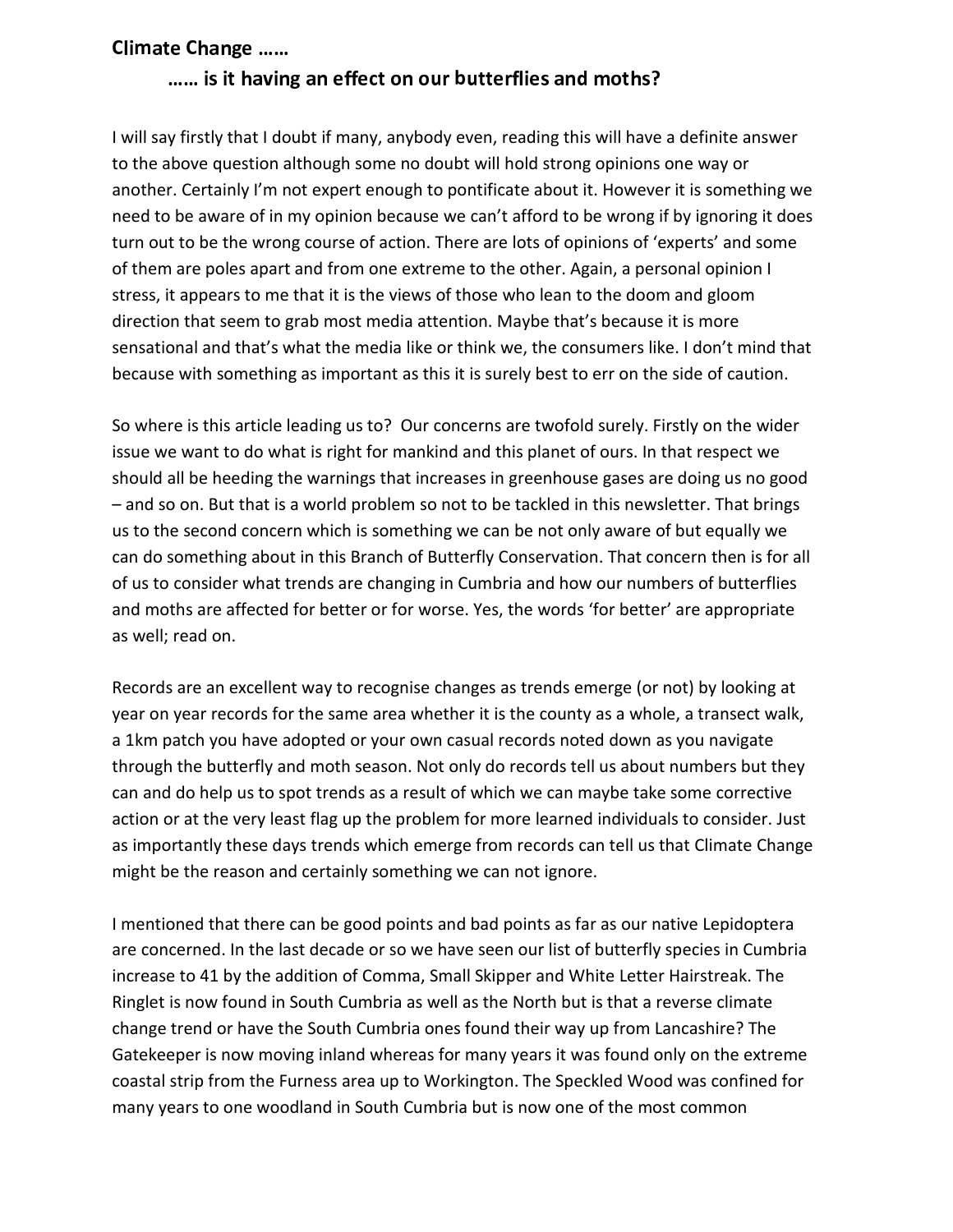butterflies in the Morecambe Bay area and has inundated the Furness area and is now being seen as far north as the Solway Plain. The Rosy Marsh moth is once again recorded in Cumbria but as a result of climate change or past under-recording?

There are not such good trends as well, no doubt about that. The Pearl Bordered and High Brown Fritillaries have in recent years had a horrific time, so too has the Marsh Fritillary. Holly Blue is now very hard to find. The Duke of Burgundy now has only one major colony in Cumbria though there are a couple of tiny colonies as well.

But how much of these goods and bads are down to climate change and how many can be put down to habitat change caused by a variety of problems such as land usage and pure neglect. Equally another cause of success of a species might just be natural expansion of range and I would guess that is probably the case with the Comma and now the Small Skipper for which I found 31 on a Marsh Fritillary site close to Carlisle in 2011. Beyond that I leave you to form your own conclusions.

Going back to the original question we should look at our Cumbrian species list to see which ones might be under threat from climate change and the most obvious one is the Mountain Ringlet. Questions have been posed already by others who suggest it might have to climb up and reside even further up our Cumbrian Fells to survive. It might have to go so far up that it can't go any further and will be lost from Cumbria and hence England. At present however that is not looking like it is happening just yet as records are found of more and more colonies each year thanks to the sterling efforts of Steve Clarke and his recording team of mountain goat like fell walkers. At present there is still enough of its larval foodplant, which is mat grass *Nardus strictus* in fact more than enough so the butterfly should survive shouldn't it? Or should it? After all mat grass occurs at much lower altitudes than the butterfly is found at so why does it use the higher up patches? That is the nub of the climate change poser for this butterfly. I think it is safe to say that climate change on the negative side is only likely to affect species at the southern end of their geographical range. In Cumbria therefore the only other butterfly which might be adversely affected is the Scotch Argus so there might well be a case for introducing this species to other suitable parts of Cumbria instead of solely relying on the as yet strong colonies at Arnside Knott and Smardale.

Elsewhere in the UK there is even more debate and speculation about how climate change might affect our Lepidoptera. One interesting species I investigated recently was the Queen of Spain Fritillary. It was found in reasonable numbers for a few years recently in an area of Sussex near the coast. One school of thought felt it could be a newcomer caused by climate change, after all it is a fairly common butterfly in mainland Europe.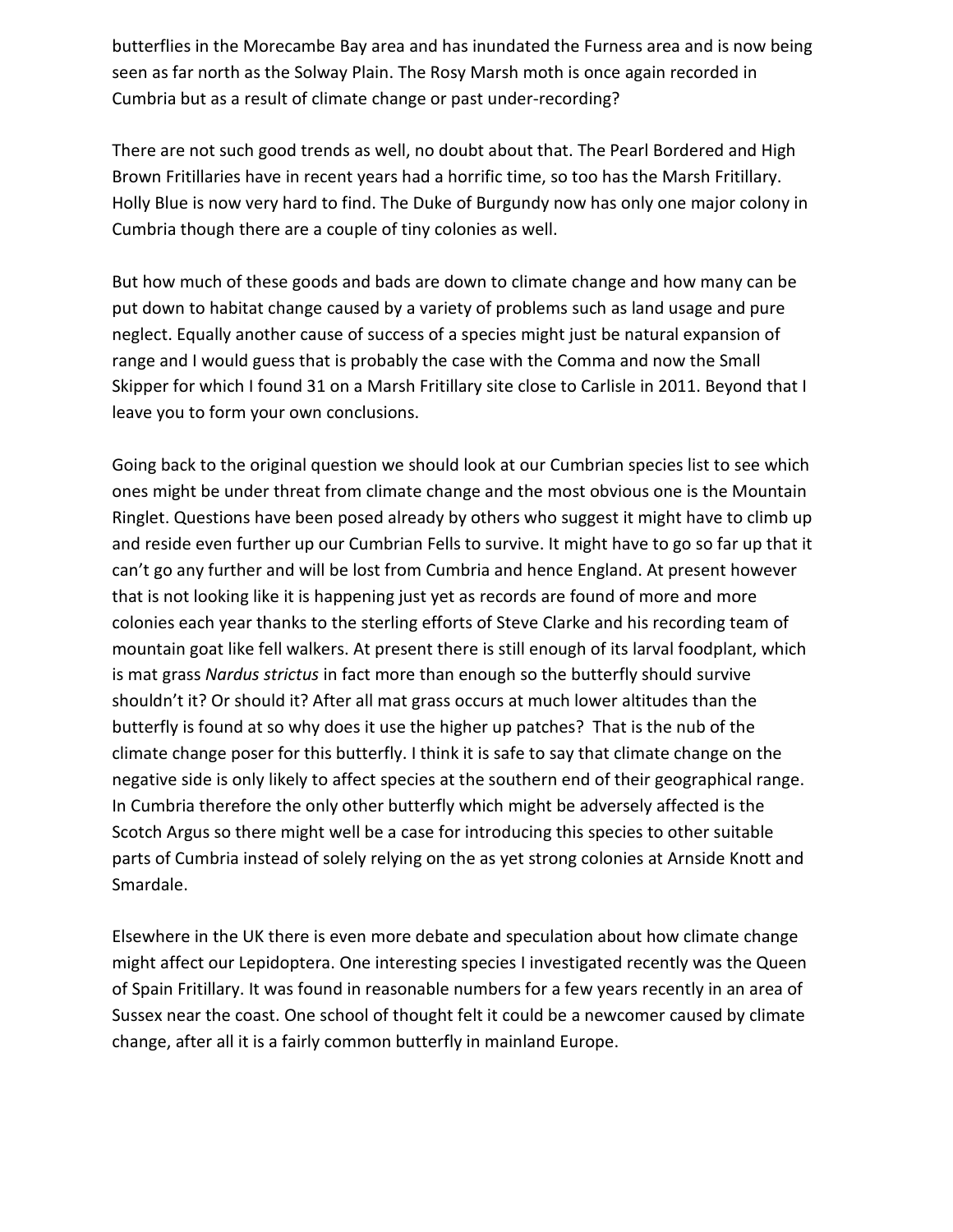But so too are many other species just across the English Channel. Equally it could have been as a result of an irresponsible captive bred release. I merely state the alternatives but thinking positive there were known to be genuine migrants in 2007 so it is very possible that some successfully over wintered a couple of times which would explain pristine condition individuals being seen in 2008 and 2009 in the same location. We had a number of successive mild winters so I wondered how it had fared in the hard winter of 2009/10 because even our friends in the south had a very cold winter as well. My source of information there reliably told me that the Queen of Spain did not make an appearance at all in Summer 2010. The natural thought was that climate change could have been the reason they came but that a single hard British winter fettled them off. Well I'm going to partially take the romance (?) out of that theory. I think it is likely the originals came naturally to the UK shores in 2007 as a result of a favourable warm wind across the Channel as has happened in the past and that a hard British winter did for them again as has happened in the past. However it just so happens that the site where they were has been significantly habitat damaged so that also might be the reason for the non appearance in 2010. What a pity, now we will never know, but them it might happen again in 2011 but will they be new migrants or the produce of overlooked 2010 individuals. Well at least we should be able to sort that one out just by the condition i.e. fresh or partly worn travel weary individuals.

We might not have solved any problems here but hopefully we have posed a question or two and encouraged many more members to send in their butterfly records. Only then can we collate them and come up with trends which can in most respects be relied upon or at the very least followed up by further investigation. As for climate change I repeat, we ignore it at our peril but beyond that I can only leave you to draw your own conclusions.

## Steve Dovle **Steve**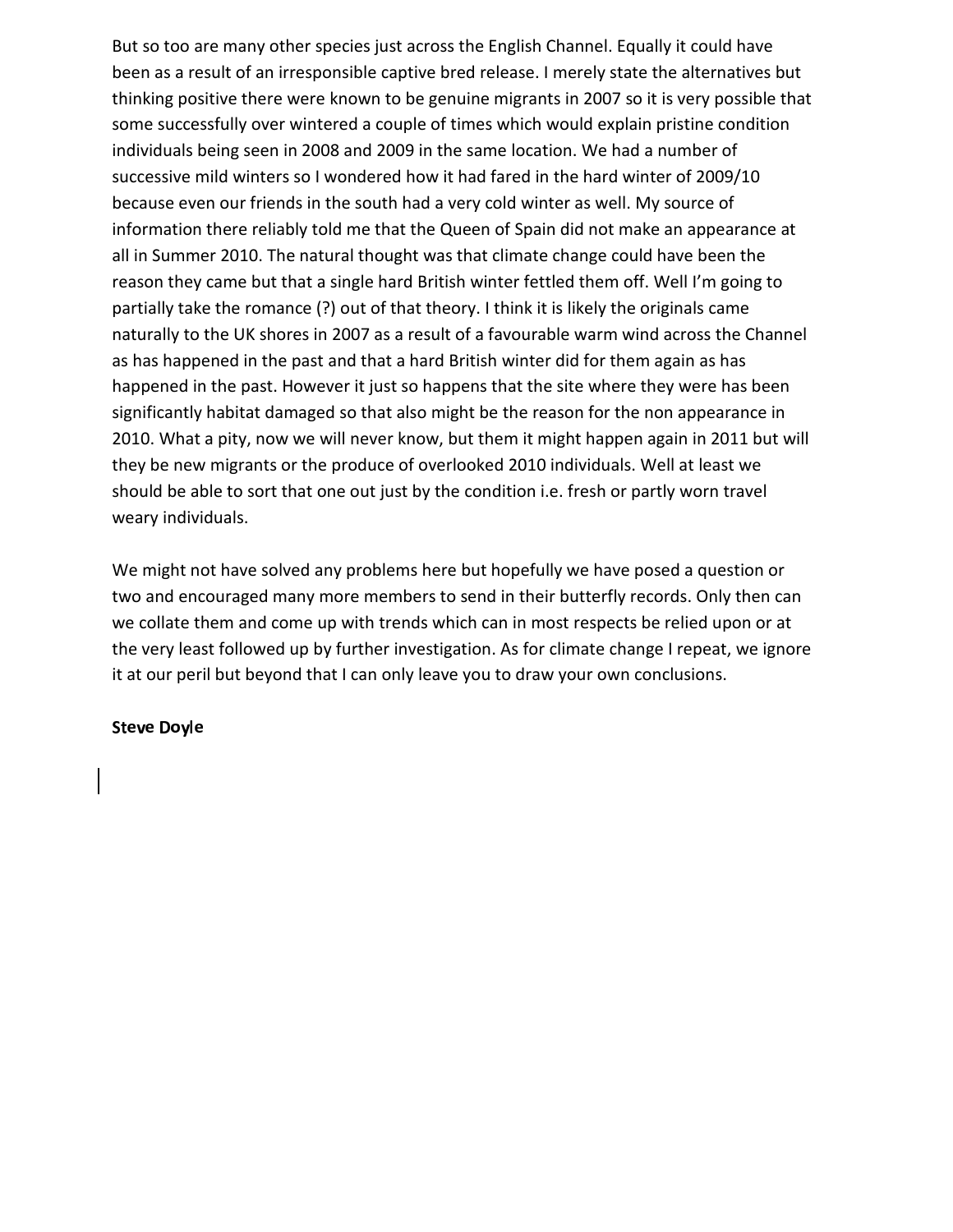## **IT'S BEEN A FUNNY OLD YEAR**

Yes, it's been a funny old year. The butterfly season got off to a great start but seemed to go downhill rapidly, with few warm, sunny days through the summer. Now as I write in mid-August it seems to have gone so quickly and is over before I've even got used to writing 2011 on my cheques.



April was unseasonably warm and sunny, so much so that by the 4th May I was able to count 36 Dingy Skipper on the southern slag bank at Channelside in Barrow. This was both my highest and earliest record for the species – so early in fact that my computer recording software didn't believe it. At the same time, I was regularly coming across the fascinating Dark-edged Bee fly (with its long lance of a proboscis) while out looking for early butterflies. It is being increasingly recorded in Cumbria, including in my garden for the first time this year.

But then it turned cold and wet and Dingy Skippers were hard to find for the rest of May and June. One individual was still around though on July  $2^{nd}$ , completing a hattrick of my highest, earliest and latest counts of the species, all in the same year. My impression was that numbers of other butterfly species were generally down on last year as they struggled to cope with the wet days. I found Peacock, Holly Blue and Purple Hairstreak difficult to find, counts of Dark-green Fritillary and Gatekeeper were lower than normal and I'm still awaiting the first Painted Lady of the season. Mentioning Holly Blue brings me to the field trip at the slag bank. Having suggested it as a good, if somewhat exposed, site for a field trip, I spent several months dreading the weather would be wet and windy. In the event it came up trumps with one of the few pleasant days of the summer and everyone seemed to enjoy what the site had to offer. I went back a couple of days later and found several Holly Blue on the ivy growing round the railway bridge. Sorry, everyone, we probably walked past them on the field trip! Equally, I forgot to mention the Bee orchids and the (very rare in Cumbria) Yellow-wort; apologies again.

As always, this year has turned up a surprise or two. I've lived within sight of Hoad Hill for nearly forty years. Those of you who have passed through Ulverston will know it as the site of the "lighthouse on the hill" – the recently refurbished monument to Sir John Barrow. My first surprise was discovering this year, on reading his autobiography, that amongst his many prodigious talents he was also an accomplished early 18<sup>th</sup> Century naturalist.

My second surprise was discovering on the hill just below the monument a single specimen of one of my favourite butterflies, the Grayling. I've never seen it here before but I've tended to regard Hoad Hill as a bracken covered sheep pasture and would never have expected to find this species there. It could be a vagrant, but from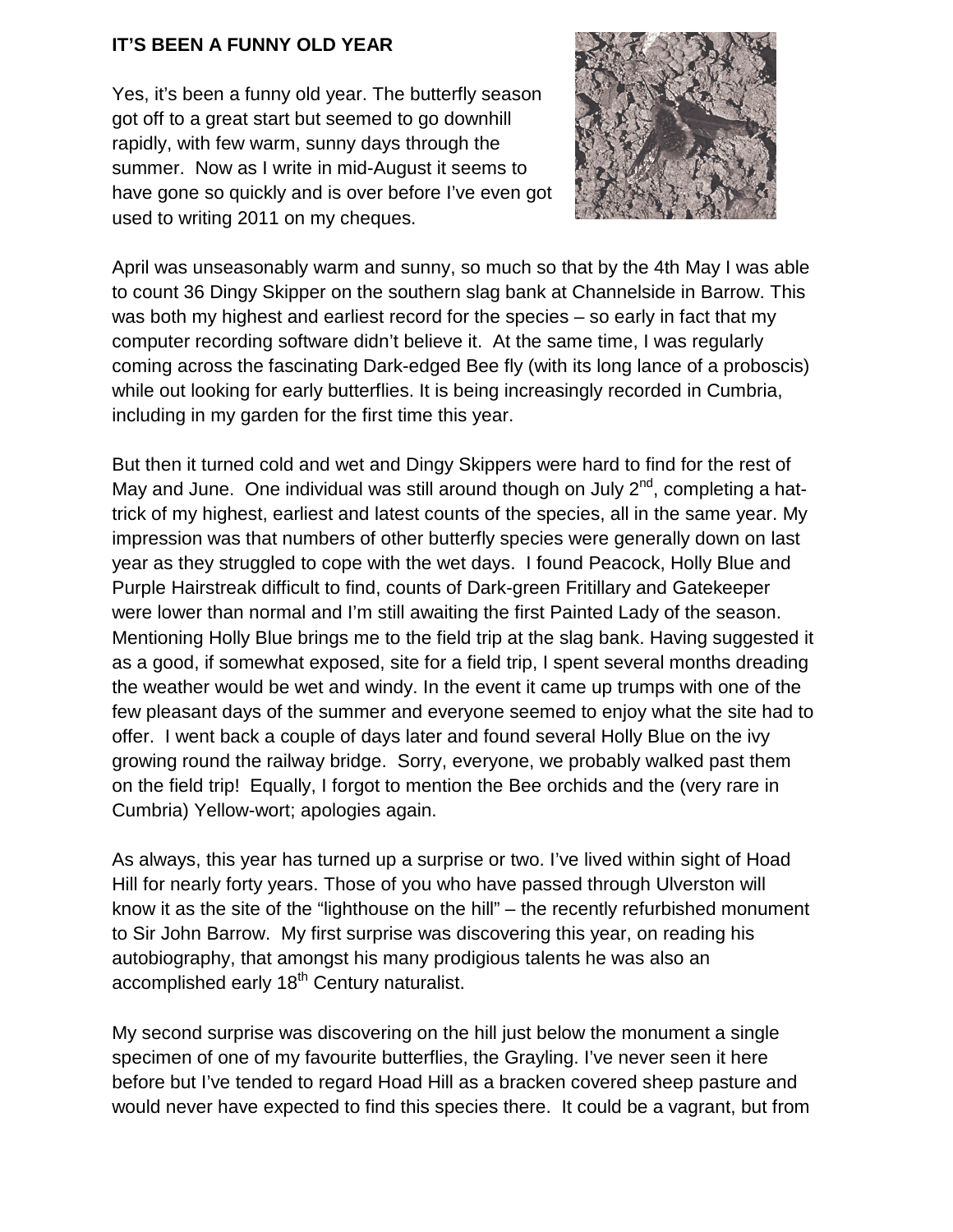where I'm not sure, or more likely part of a small colony on the rocky area known as the Devil's armchair or from the old quarry. Unfortunately, neither is very accessible and someone else will have to scramble up there to solve the mystery. Why, you might ask, would this, one of the brown butterflies, be one of my favourite species? It's not showy, or particularly rare, or subject to conservation effort despite being listed as "vulnerable". Actually, I think it has an understated beauty, a beauty that is better described by its first ever name of "Black-eyed marble butterfly", than by the currently used name. Close up, the underside resembles a piece of marbled rock; it is the master of camouflage for the rocky habitats it occupies. Tantalisingly, it rarely offers you a glimpse of its upper wing pattern, except during its delightful courtship display, when the male opens and closes its wings showing the female what it has to offer.

This display lies behind the Latin name of the species Hipparchia, which originates from ancient Greece. Hipparchia is often regarded as the first liberated female. Refusing her parents choice of husband, the beautiful Hipparchia wanted to marry the much older, impecunious philosopher Crates. Crates tried to put her off by opening his cloak and displaying his threadbare and much-mended tunic and lack of wealth. She still married him though, but whether he showered her with an aphrodisiac, as does the male Grayling his partner, I couldn't say. That's the wonder of wildlife – there's always something new to discover and you never know what will turn up, even in a funny old year.

## **Peter Wilde**

## $F_{A}$

Sunday  $10^{th}$  July with Brian and Avril Chadwick

A resume of another of Brian and Avril's crusade to see more 'off patch' British butterflies. This time they visit a superb woodland complex near Oundle in Northamptonshire.

Fermyn Wood along with adjoining Lady Wood is part of the ancient Rockingham Forest and on a beautiful warm sunny morning at 9.30 am thirty of us met Max Maughan our leader on a minor road near the Fermyn visitor centre. Good to meet a fellow Cumbrian also as we were warmly welcomed and checked in. Compared with the hilly terrain last Summer at our Large Blue visit to Somerset with David Simcox it was very relaxing this year to stroll along a wide level woodland ride.

Within a few minutes, what joy, we were delighted to see good numbers of White Admirals. For a large butterfly it has a very graceful flight. They were so obliging for the photographers as they glided around the sunny glades then nectared on the honeysuckle and bramble flowers. On we strolled, the sunshine enabling us to enjoy Purple Hairstreaks shimmering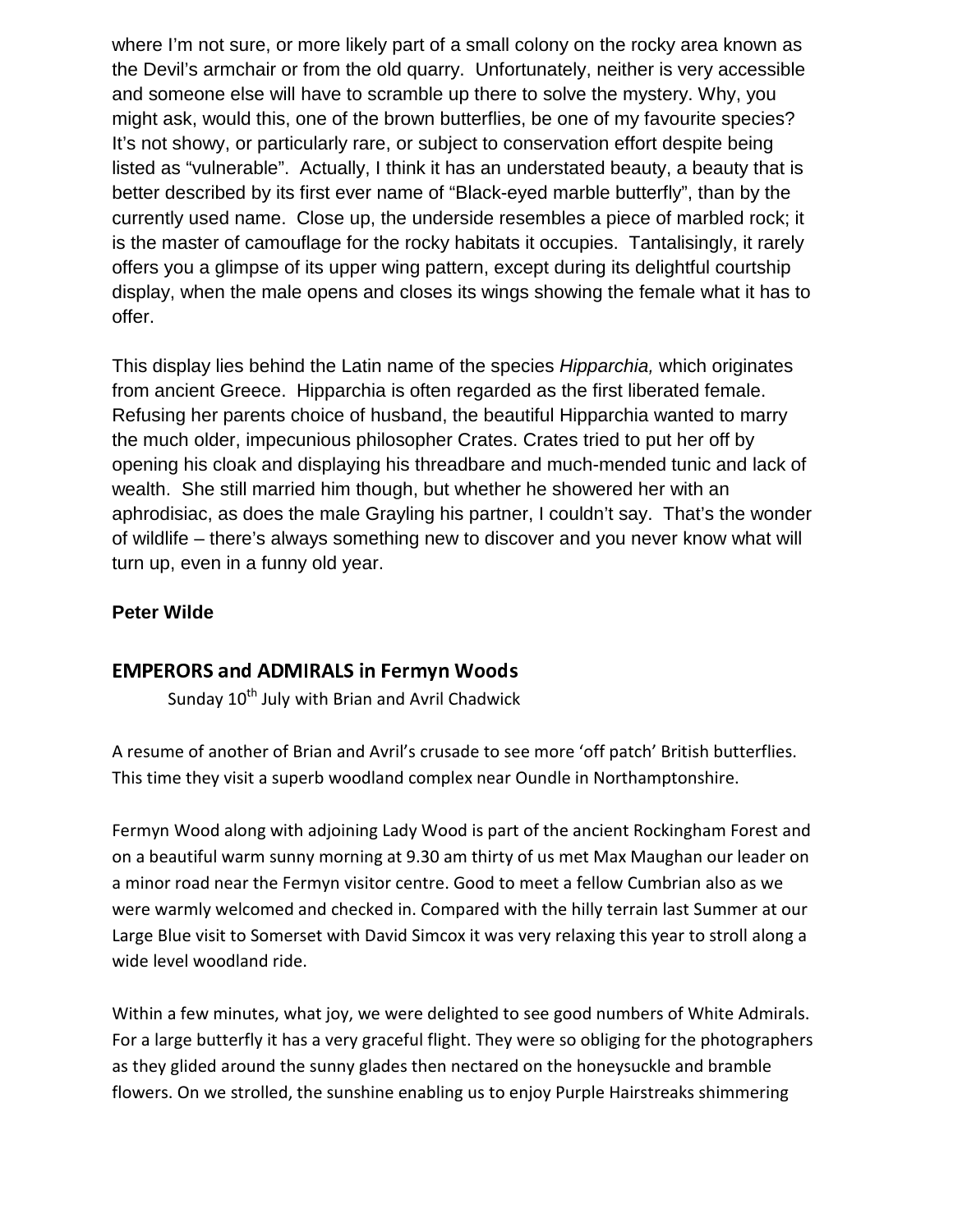like tiny silver coins over the canopy of young oaks. Several rested on outer branches so to prevent severe neck ache we were treated to excellent views through a telescope.

Along the main ride were many Ringlets and Meadow Browns, good numbers of Small, Large and Green Veined Whites, Red Admirals on the warm track, Comma, Small Tortoiseshells, Gatekeepers, a Holly Blue and a Southern Hawker dragonfly. Max told us he had been seeing Purple Emperors for the last two weeks (which indicates a much earlier flight season this year) so we were eagerly awaiting that exciting moment when suddenly two very large dark coloured butterflies bombed past our ears, whizzed over our heads and zoomed over the top of the canopy. As leaders have to be ever optimistic, Max suggested we stroll (we did enjoy this strolling!!) to the end of the ride. On our way back to the cars he was hopeful (hang on to that word) we would see one or two Purple Emperors on the ground probing the minerals on damp patches. This we did, enjoying many other butterflies but no Emperors as yet….. them, music to our ears, Max's voice announced …. One Purple Emperor on the ground, and it remained, unperturbed while 30 people quietly gathered around many with large cameras. It was a male Purple Emperor with his impressive 6.7 cm wingspan as he absorbed minerals through his curled proboscis. It allowed us to admire the shape and lovely markings on his underwing. We and some of our family from mid Wales who had shared our weekend strolled back to our cars, beamed at each other and said 'mission accomplished.'

## Brian and Avril Chadwick.

PS. Max later told us he had visited Cumbria the previous week and was delighted to have seen over 50 Mountain Ringlets above Honister.

*Ed:* The behaviour of the Purple Emperor on the ground is usually just as Brian and Avril describe it. Females are much harder to find let alone see but when either sex does settle on the ground they can be there for quite some time so with care you can get very close to them. Again as Brian and Avril describe they usually have their wings closed but flick them wide open momentarily and you have to be quick to anticipate when if you want a wings open photo. Sometimes however they will settle on the ground with wings full open – but you have to be very lucky and probably on a partly shaded day when it is not steaming hot.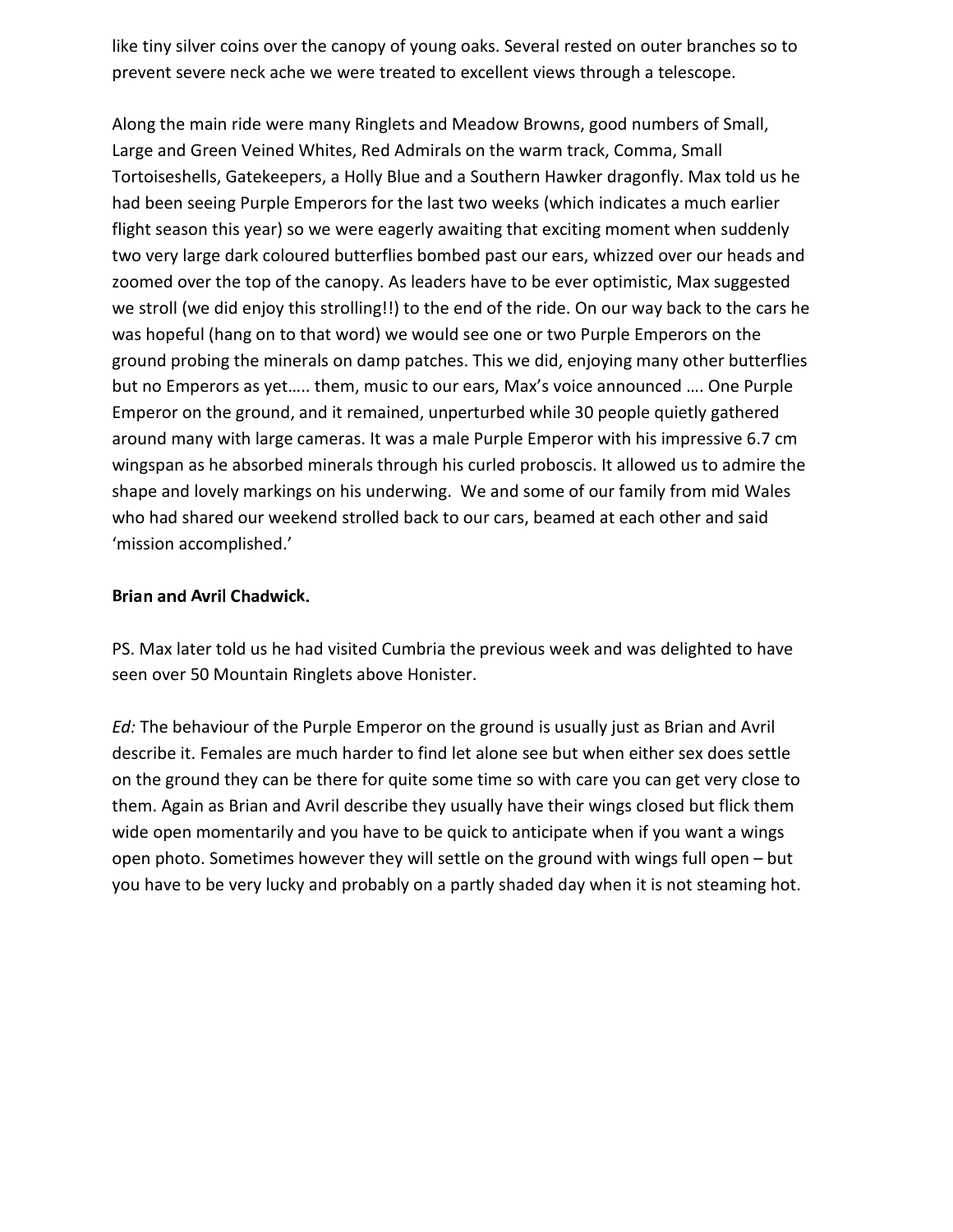## **Andy Senior's Butterfly Tour of Britain – Species and Locations**

In Newsletter 22 we promised to print where Andy Senior had seen all his species in his 12 month 'Tour of Britain' - here it is.

|                                          |                   | <b>First</b> |                               |
|------------------------------------------|-------------------|--------------|-------------------------------|
| <b>Common name</b>                       | <b>Subspecies</b> | date         | Location                      |
| <b>Chequered Skipper</b>                 | None              | 11 Jun       | Glasdrum Wood, Argyll         |
| <b>Small Skipper</b>                     | None              | 04 Jul       | <b>Heysham Power Station</b>  |
| <b>Essex Skipper</b>                     | None              | 11Aug        | Aston Rowant, Oxfordshire     |
| Lulworth Skipper                         | None              | 15 Jul       | Lulworth Cove, Dorset         |
| Silver-spotted Skipper                   | None              | 11Aug        | Aston Rowant, Oxfordshire     |
| Large Skipper                            | faunus            | 27 Jun       | Glasson Moss, Cumbria         |
| Dingy Skipper                            | tages             | 30May        | Gait Barrows, Lancashire      |
| Dingy Skipper (Burren Dingy Skipper)     | baynesi           |              |                               |
| <b>Grizzled Skipper</b>                  | None              | 30May        | Martin Down, Hampshire.       |
| Swallowtail (British Swallowtail)        | britannicus       | 16Jun        | Strumpshaw Fen, Norfolk       |
| Swallowtail (Continental Swallowtail)    | gorganus          |              |                               |
| Wood White                               | sinapis           | 29May        | Haugh Wood, Herefordshir      |
| Wood White (Irish Wood White)            | juvernica         |              |                               |
| <b>Real's Wood White</b>                 | None              |              | Craigavon railway cutting     |
| <b>Clouded Yellow</b>                    | None              | 01 Oct       | Carn Friars, St. Mary's, IoS  |
| Clouded Yellow (Helice Clouded Yellow)   | Form helice       |              |                               |
| <b>Brimstone</b>                         | rhamni            | 06Aug        | Magna Carta Lane, Berks       |
| Brimstone (Irish Brimstone)              | gravesi           |              |                               |
| Large White                              | None              | 23 Jul       | <b>Burneside</b>              |
| <b>Small White</b>                       | None              | 21 Jul       | Burneside,                    |
| Green-veined White (British Green-veined |                   |              |                               |
| White)                                   | sabellicae        | 27 Jul       | Whitbarrow Scar,              |
| Green-veined White (Scottish Green-      |                   |              |                               |
| veined White)                            | thornsoni         | 06May        | Kyle of Tongue causeway       |
| Green-veined White (Irish Green-veined   |                   |              |                               |
| White)                                   | britannica        |              |                               |
| Orange Tip (British Orange-tip)          | britannica        | 11 Apr       | Ham Wall, Somerset            |
| Orange Tip (Irish Orange-tip)            | hibernica         |              |                               |
| <b>Green Hairstreak</b>                  | None              | 18 Apr       | Lords Lot bog, Over Kellet,   |
| <b>Brown Hairstreak</b>                  | None              | 11Aug        | Whitecross Green Wood,        |
| <b>Purple Hairstreak</b>                 | None              | 05 Jul       | Arnside Knott, Lancashire     |
| <b>White-letter Hairstreak</b>           | None              | 17 Jul       | Slade Bottom, St. Briavels,   |
| <b>Black Hairstreak</b>                  | None              | 16 Jun       | Glapthorn Cow Pastures, N     |
|                                          |                   | 30           |                               |
| <b>Small Copper</b>                      | eleus             | 30Sep        | On board Scillonian, Scillies |
| Small Copper (Irish Small Copper)        | hibernica         |              |                               |
| <b>Small Blue</b>                        | None              | 06 Jun       | Workington wind farm,         |
| Silver-studded Blue                      | argus             | $15$ -Jul-   | Morden Bog, Wareham,          |
| Silver-studded Blue (Southern Silver-    |                   |              |                               |
| studded Blue)                            | cretaceus         | 18 Jun       | Tout Quarry, Portland,        |
| Silver-studded Blue (Northern Silver-    |                   |              |                               |
| studded Blue)                            | masseyi           | 11 Jul       | Prees Heath, Whitchurch,      |
|                                          |                   |              |                               |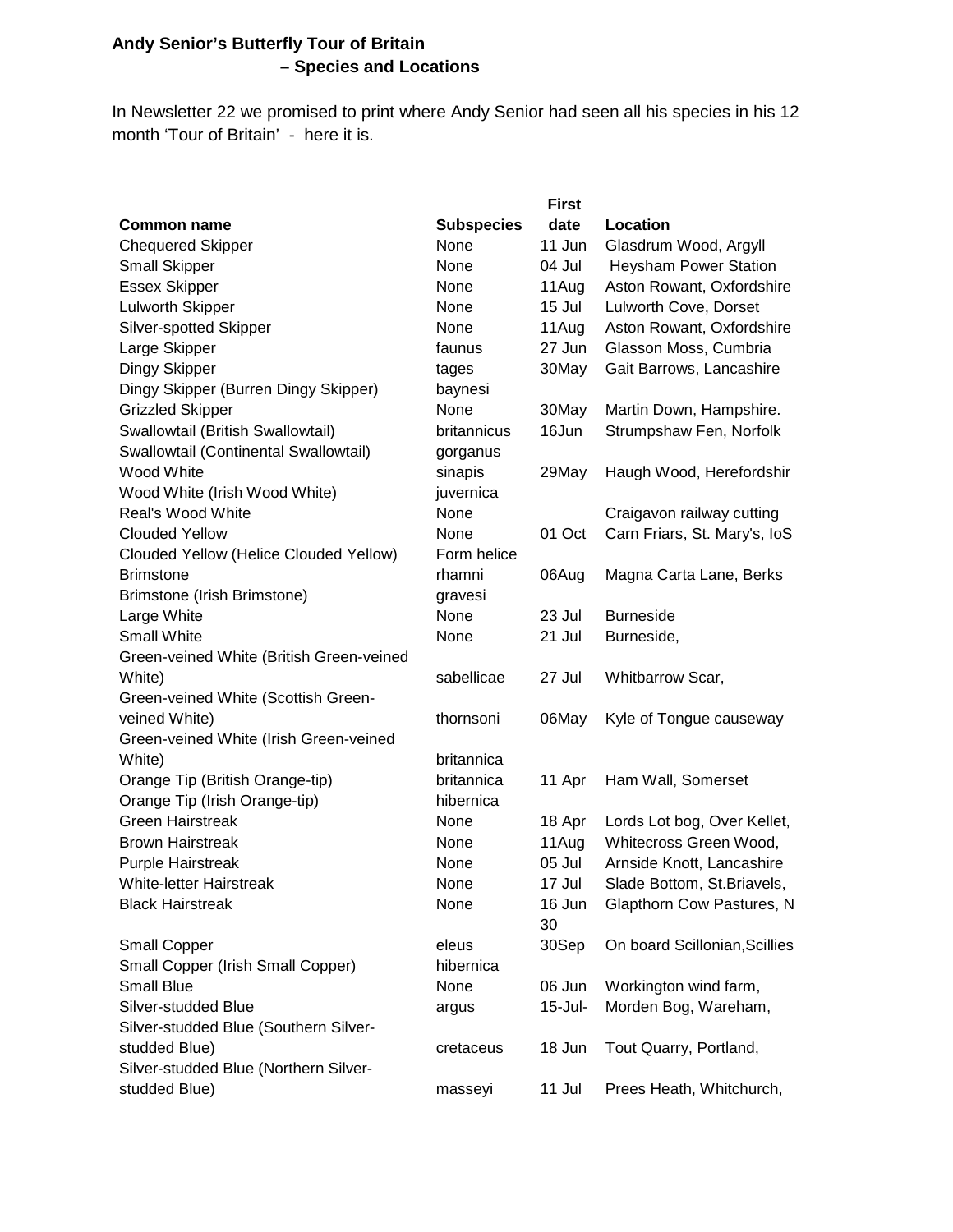| Silver-studded Blue (Western Silver-       |             |        |                           |
|--------------------------------------------|-------------|--------|---------------------------|
| studded Blue)                              | caernensis  | 11 Jul | Great Orme, Llandudno,    |
| <b>Brown Argus</b>                         | None        | 09Aug  | Snodland Hills, Kent      |
| Northern Brown Argus                       | salmacis    | 28 Jun | Witherslack woods         |
| Northern Brown Argus(White Spot)           | artaxerxes  | 27 Jun | Rockcliffe, Kirkcudbright |
| Common Blue                                | icarus      | 06Aug  | Magna Carta Lane, Berks   |
| Common Blue (Irish Common Blue)            | mariscolore |        |                           |
| <b>Chalkhill Blue</b>                      | None        | 09Aug  | Snodland Hills, Kent      |
| <b>Adonis Blue</b>                         | None        | 30May  | Martin Down, Hampshire.   |
| <b>Holly Blue</b>                          | britanna    | 13Aug  | Burneside churchyard,     |
| Large Blue                                 | arion       | 18 Jun | Collard Hill, Somerset    |
| Duke of Burgundy                           | None        | 30May  | Gait Barrows, Lancashire  |
| <b>White Admiral</b>                       | None        | 16 Jul | Bentley Wood, Hampshire   |
| <b>Purple Emperor</b>                      | None        | 16 Jul | Bentley Wood, Hampshire   |
| <b>Red Admiral</b>                         | None        | 28 Jul | <b>Burneside</b>          |
| Painted Lady                               | None        | 21Aug  | Oriel Cottage, Burneside  |
| <b>Small Tortoiseshell</b>                 | None        | 27 Jul | Whitbarrow Scar, Cumbria  |
| Peacock                                    | None        | 16Aug  | Oriel Cottage, Burneside  |
| Comma                                      | None        | 06Aug  | Cottisford, Oxfordshire   |
| Comma (Hutchinsons Comma)                  | hutchinsoni | 16 Jul | Bentley Wood, Hampshire   |
| Small Pearl-bordered Fritillary            | selene      | 13 Jun | Whitbarrow, Cumbria       |
| Small Pearl-bordered Fritillary)           | insularum   | 11 Jun | Glasdrum Wood, Argyll     |
| Pearl-bordered Fritillary                  | None        | 30May  | Gait Barrows, Lancashire  |
| <b>High Brown Fritillary</b>               | None        | 27 Jul | Whitbarrow Scar, Cumbria  |
| Dark Green Fritillary                      | aglaja      | 27 Jul | Whitbarrow Scar, Cumbria  |
| Dark Green Fritillary (Scottish Dark Green |             |        |                           |
| Fritillary)                                | scotica     |        | Barkbooth Lot, Cumbria    |
| Silver-washed Fritillary                   | None        | 25 Jul | Witherslack Woods,        |
| Silver-washed Fritillary (Greenish female  | Form        |        |                           |
| Silver-washed Fritillary)                  | valesina    | 16 Jul | Bentley Wood, Hampshire   |
| Marsh Fritillary                           | anglicana   | 30May  | Martin Down, Hampshire.   |
| <b>Marsh Fritillary</b>                    | scotica     |        |                           |
| <b>Marsh Fritillary</b>                    | hibernica   |        |                           |
| <b>Glanville Fritillary</b>                | None        | 31May  | Hurst Castle, Hampshire   |
| <b>Heath Fritillary</b>                    | None        | 19 Jun | Haddon Hill, Somerset     |
| Speckled Wood                              | tircis      | 29 Jun | Leighton Moss             |
| Speckled Wood (Isles of Scilly Speckled    |             |        |                           |
| Wood)                                      | insula      | 01 Oct | St. Mary's, IoS           |
|                                            |             |        | Boat of Garten RSPB,      |
| Speckled Wood (Scottish Speckled Wood)     | oblita      | 03May  | Invernesshire             |
| Wall                                       | None        | 27 Jul | Whitbarrow Scar, Cumbria  |
| (Small) Mountain Ringlet (English Small    |             |        |                           |
| Mountain Ringlet)                          | mnemon      | 13 Jun | Irton Fell, Cumbria       |
| (Small) Mountain Ringlet (Scottish Small   |             |        |                           |
| Mountain Ringlet)                          | scotica     |        |                           |
| (Small) Mountain Ringlet (Irish Small      |             |        |                           |
| Mountain Ringlet)                          | aetheria    |        |                           |
| Scotch Argus                               | aethiops    | 01Aug  | Arnside Knott, Lancashire |
| Scotch Argus (Western Scotch Argus)        | caledonia   | 02Aug  | near Hightae, Lockerbie,  |
| Marbled White                              | serena      | 18 Jun | Collard hill, Somerset    |
| Grayling                                   | semele      | 20 Jul | Whitbarrow Scar, Cumbria  |
| <b>Grayling (Great Orme Grayling)</b>      | thyone      | 11 Jul | Great Orme, Llandudno,    |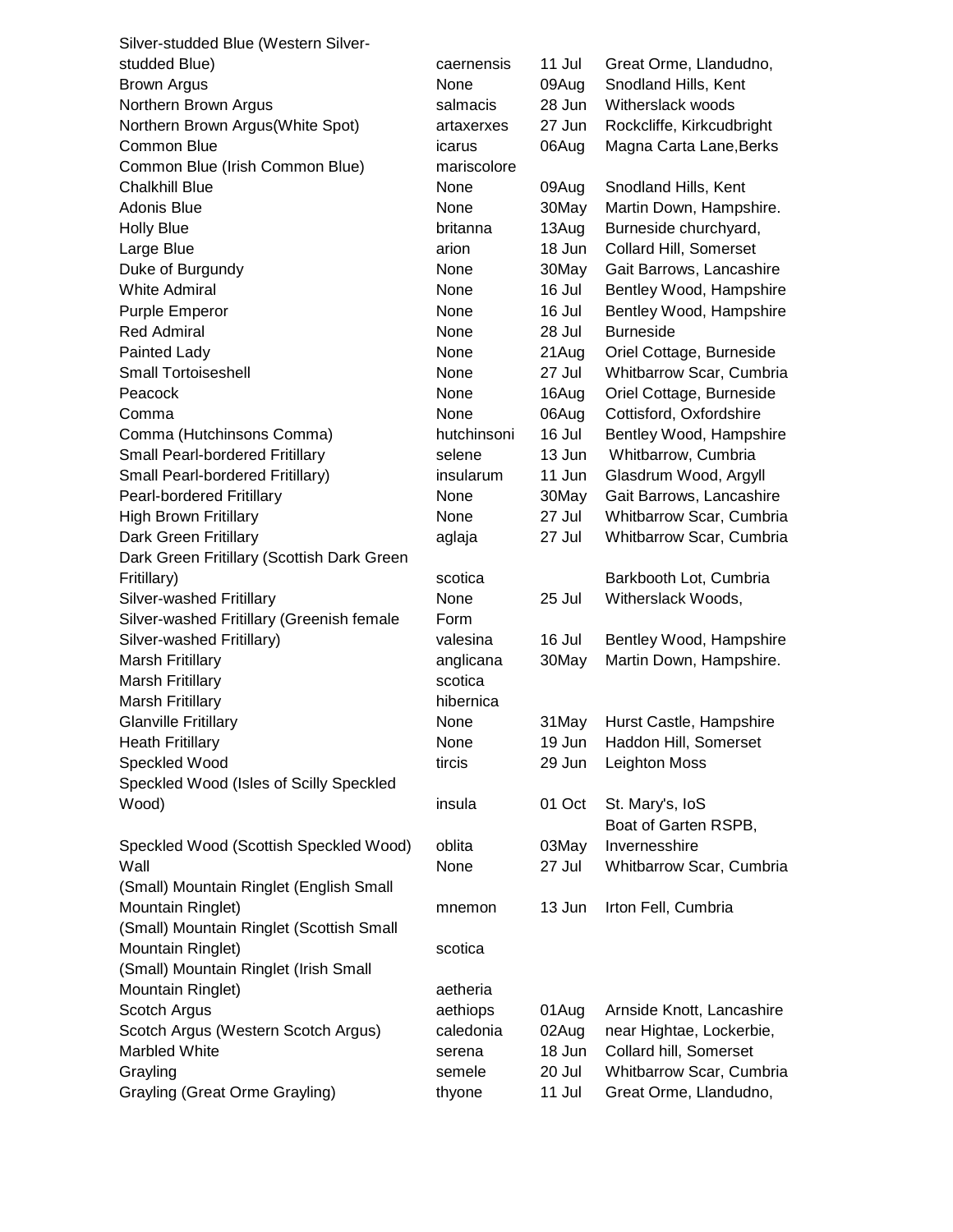| Grayling (Scottish Grayling)<br>Grayling (Atlantic Grayling)<br>Grayling (Burren Grayling)<br>Grayling (Irish Grayling) | scota<br>atlantica<br>clarensis<br>hibernica | 27 Jun   | Rockcliffe, Kirkcudbright |
|-------------------------------------------------------------------------------------------------------------------------|----------------------------------------------|----------|---------------------------|
| Gatekeeper (Hedge Brown)                                                                                                | None                                         | 06Aug    | Magna Carta Lane, Berks   |
| Meadow Brown (British Meadow Brown)                                                                                     | insularis                                    | 27 Jul   | Whitbarrow Scar, Cumbria  |
| Meadow Brown (Isles of Scilly Meadow                                                                                    |                                              |          |                           |
| Brown)                                                                                                                  | cassiteridum                                 |          |                           |
| Meadow Brown (Hebridean Meadow                                                                                          |                                              |          |                           |
| Brown)                                                                                                                  | splendida                                    |          |                           |
| Meadow Brown (Irish Meadow Brown)                                                                                       | iernes                                       |          |                           |
| Ringlet                                                                                                                 | None                                         | 27 Jun   | Glasson Moss, Cumbria     |
| Small Heath                                                                                                             | pamphilus                                    | 27 Jul   | Whitbarrow Scar, Cumbria  |
| Small Heath (Hebridean Small heath)                                                                                     | rhoumensis                                   | $12$ Jun | Kinloch, Isle of Rhum     |
| Large Heath (Southern Large Heath)                                                                                      | davus                                        | 27 Jun   | Meathop Moss, Cumbria     |
| Large Heath (Northern Large Heath)                                                                                      | polydama                                     | 27 Jun   | Glasson Moss, Cumbria     |
| Large Heath (Scottish Large Heath)                                                                                      | scotica                                      |          |                           |

#### Andy Senior. The control

#### A PLACE TO GO.

Andy's places list above will give many of us ideas of what we want to do next year. Some of his places for seeing certain species may find you thinking why he went there to see something he could see in Cumbria. Well, if you went off patch to see something else would you just ignore everything you could also see in Cumbria? I think not and my best ever photo of a Green Veined White was taken in Gloucestershire. Seriously though, yes, many species can be seen in Cumbria and if anyone is in doubt or wants to see anything in particular here just get in touch and we can usually direct you to somewhere local to find a species of butterfly which can be seen in our own county.

A place to go ? Well, John Wilkinson and I had a day out at Llandudno this year. The seaside I hear you ask – well, yes, sort of as we did park near the beach and we did see the sea but it was the Great Orme, which was the main attraction. Without any great effort you can go there and see literally hundreds of Silver Studded Blues. But they are not the usual Silver Studded Blues on this site, they are the slightly smaller but exquisitely marked *caernensis*  form. Honestly, we saw hundreds and that included many mating pairs.

We went on  $20<sup>th</sup>$  June and parked on the south shore promenade near where the Orme road comes out. Walk a few yards towards the Orme and take the tarmaced footpath which overlooks the town and traverses the side of the Orme. You'll be tripping over them in no time.